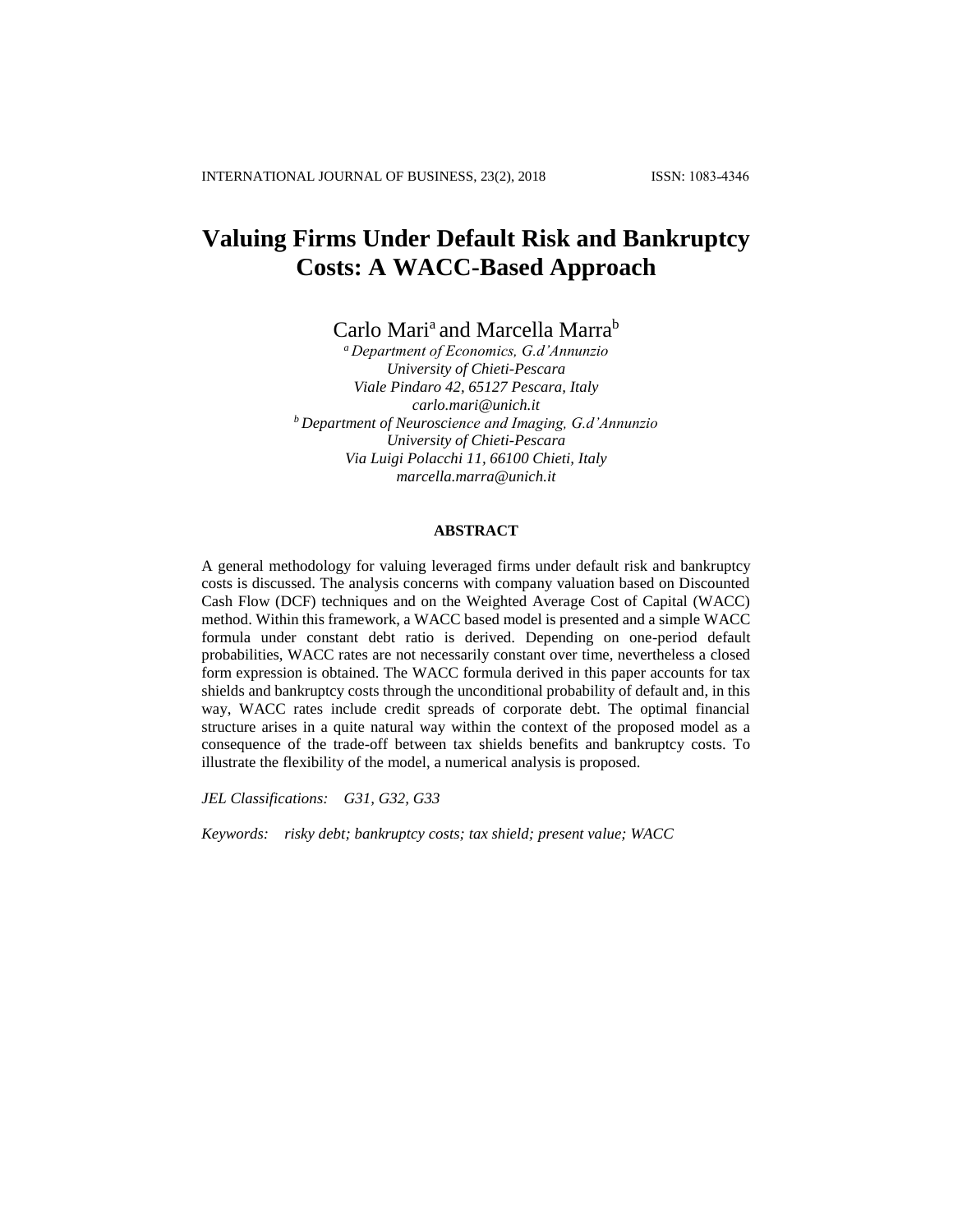#### **I. INTRODUCTION**

The literature on default risk modeling followed two main directions characterized by well defined and distinct pricing schemes. The first direction is based on contingent claim valuation techniques and was pioneered by Merton (1974). In his seminal paper the default event is triggered endogenously by the inability of the firm to meet its debt obligations. The valuation of risky debt is then performed using contingent claim analysis assuming that the value of the firm activities (the underlying security) follows a diffusion process. Such an approach was then extended by Leland (1994) to include taxes and bankruptcy costs. Under the hypothesis of infinite life debt with a constant face value, Leland obtained closed form solutions for (time independent) risky debt, credit spreads and for the optimal capital structure. The effect of the debt maturity and of the amount of debt issued by the firm was then examined by Leland and Toft (1996). Within the same pricing scheme, Duffie and Singleton (1999) proposed a different methodology for modeling term structures of defaultable bonds in which the default event is regarded as exogenous and it is modeled as, for example, the first jump of a Poisson process. In this reduced form approach, the valuation of defaultable bonds is performed using contingent claim analysis under well defined recovery rate conditions. This approach revealed flexible enough to be used in practical applications (see, e.g., Mari and Renó, 2005).

Alternative to contingent claim analysis, the Discounted Cash Flow (DCF) method is a widely applied pricing scheme for company valuation purposes, also in presence of defaultable debt. It is based on the very general idea that the valuation process can be performed by discounting the future expected cash flows at a rate, namely a risk-adjusted discount rate, which accounts for the risk of cash flows (Modigliani and Miller, 1963). Due to its mathematical tractability, the risk-adjusted discount rate approach is a widely applied methodology, especially in the context of the Adjusted Present Value (APV) method (Myers, 1974) or using the Weighted Average Cost of Capital (WACC) method (Miles and Ezzel, 1980). Although the literature on optimal capital structure accounted for credit risk and bankruptcy costs using contingent claim analysis since the Nineties, nevertheless these features have not been included in a satisfactory way within the context of the DCF approach (Koziol, 2014). This paper would be a further and deep insight into this line of research.

Two are the main contributions of this study to the literature. First, the paper provides a general methodology based on the DCF pricing technique for valuing leveraged firms under default risk and bankruptcy costs. It will be shown that such an approach is valid under very general conditions on the default event modeling and without any constraints about the debt policy of the firm. Within this context, a generalization of Proposition II of the Modigliani-Miller theorem (Modigliani and Miller, 1958) is obtained. Moreover, WACC rates accounting for defaultable debt and bankruptcy costs are derived. Such a WACC formula extends the classical Modigliani-Miller formula (1963), the Harrison-Pringle formula and the formula derived by Farber, Gillet and Szafarz (2006) in the case in which bankruptcy costs are included into the analysis. Moreover, it accounts for credit spreads of corporate debt in a natural way through unconditional single-period default probabilities. The second contribution of this study is to provide, within the context of the general methodology proposed in this paper, a simple and mathematically tractable model to value firms under default risk when bankruptcy costs are included. The default, treated as an exogenous event, can occur at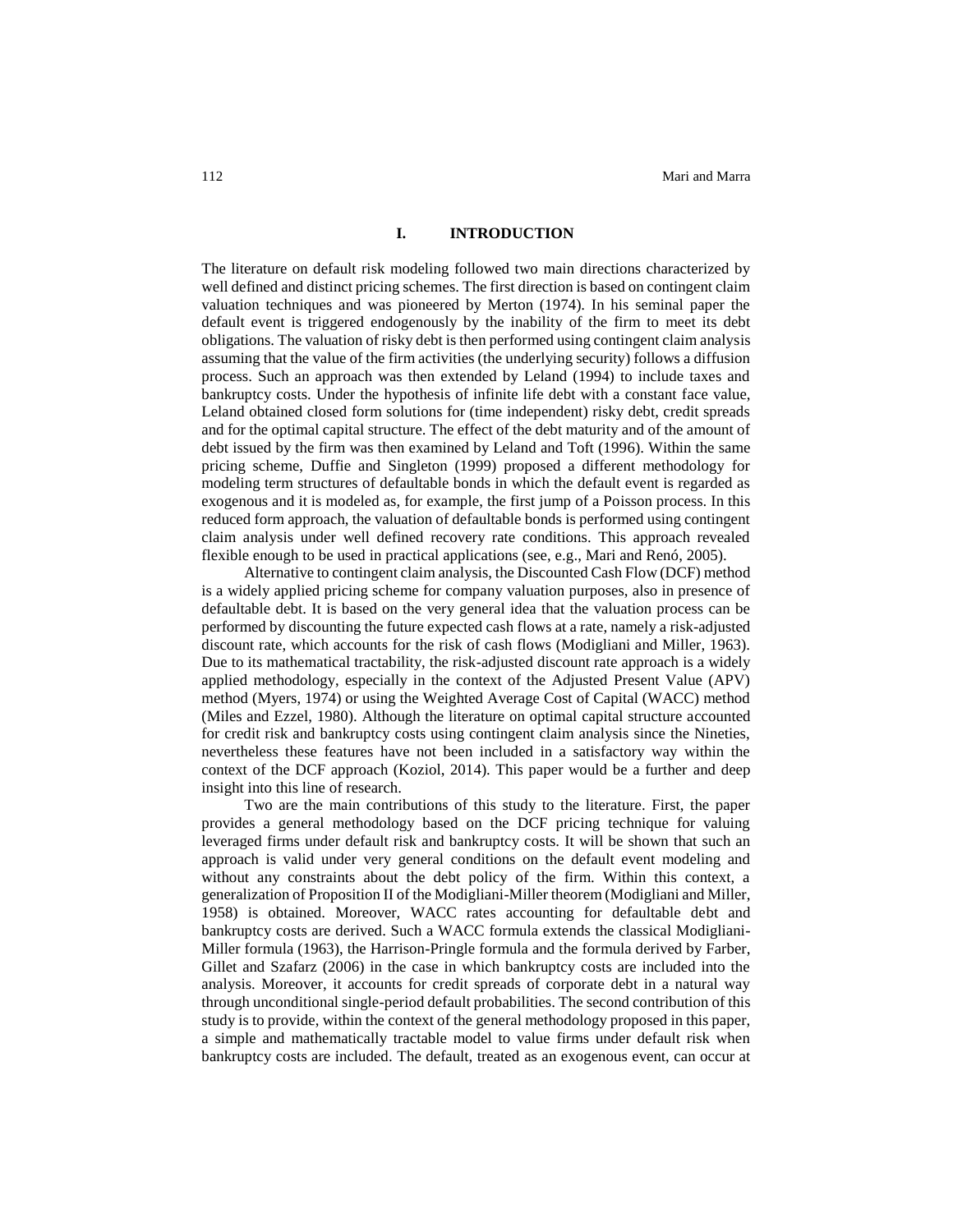any time during the lifetime of the firm and the valuation is performed using a DCF technique based on the WACC method under the hypothesis of constant debt ratio policy<sup>1</sup>. Although the default event is assumed to be exogenous, the default probability depends on the debt ratio and, as a consequence, it depends on the credit spread of the firm's debt. A simple WACC formula that takes into account in a proper way the risk of distress cost is derived. We will show that such a formula is a powerful tool of analysis for valuing firms under default risk and bankruptcy costs and provides a more rigorous representation of WACC rates with respect the WACC formula proposed in the literature by Koziol (2014).

The WACC method is a powerful tool of analysis because it allows to determine the market value of a firm by discounting unlevered cash flows at WACC rates. Tax shields effects as well as distress costs effects are explicitly included in the WACC formula. The cost of debt is an unnecessary firm valuation parameter. This fact is well known when interests tax saving is not allowed and distress costs are negligible, as a consequence of the Modigliani-Miller theorem. If tax shields are allowed and under not negligible bankruptcy costs, the market value of a leveraged firm can be expressed as the sum of the market value of an otherwise identical but unlevered firm plus the present value of tax shields minus the present value of bankruptcy costs. Although present values of tax shields and bankruptcy costs depend on credit spreads of corporate debt, nevertheless WACC rates are explicitly independent on the cost of corporate debt. The WACC formula we derive in this paper accounts for tax shields and bankruptcy costs through the unconditional probability of default and in this way WACC rates include

credit spreads of corporate debt. To obtain a consistent WACC formula, we must take

into account present values of tax shields and bankruptcy costs in a proper way. In particular, WACC rates must include appropriate discount rates for tax shields and distress costs valuation. In this paper we show how to incorporate such rates into a simple WACC formula which can be used in practical applications. To do this two main problems, then, arise: the first one is to find the discount rate for tax saving from defaultable debt which properly accounts for the tax shields risk profile; the second is to determine the appropriate discount rate for distress costs.

A very reach debate exists on the first topic. From the seminal papers by Miles and Ezzell (1980, 1985), the literature on this argument has grown exponentially. To quote some milestones, it is important to mention Harris and Pringle (1985), Ruback (2002), Cooper and Nyborg (2006, 2008), Molnaàr and Nyborg (2013). One of the main result was that under constant debt ratio unlevered rates offer a good approximation of tax shields discount rates. Although Menichini (2016) finds that for a representative U.S. firm the value of the tax shields represents less than 5% of the firm value, the theoretical research on the appropriate discount rate for tax shields valuation is still rather rich (see, e.g., Krause and Lahmann, 2016). Textbooks as Brealey and Myers (2003) or Berk and De Marzo (2014) offer a comprehensive description of the problem. The references contained in the above quoted papers and textbooks give an exhaustive view of the argument.

Bankruptcy costs are a very special class of costs that arise when the firm does poorly. During a default process a firm exhibits direct and indirect costs that can assume a considerable value of the firm (Altman, 1984; Opler and Titman, 1994). Andrade and Kaplan (1998) estimate losses on the order of 10% to 23% of the predistress firm value. In a more recent analysis, Glover (2016) confirms that the average costs among defaulted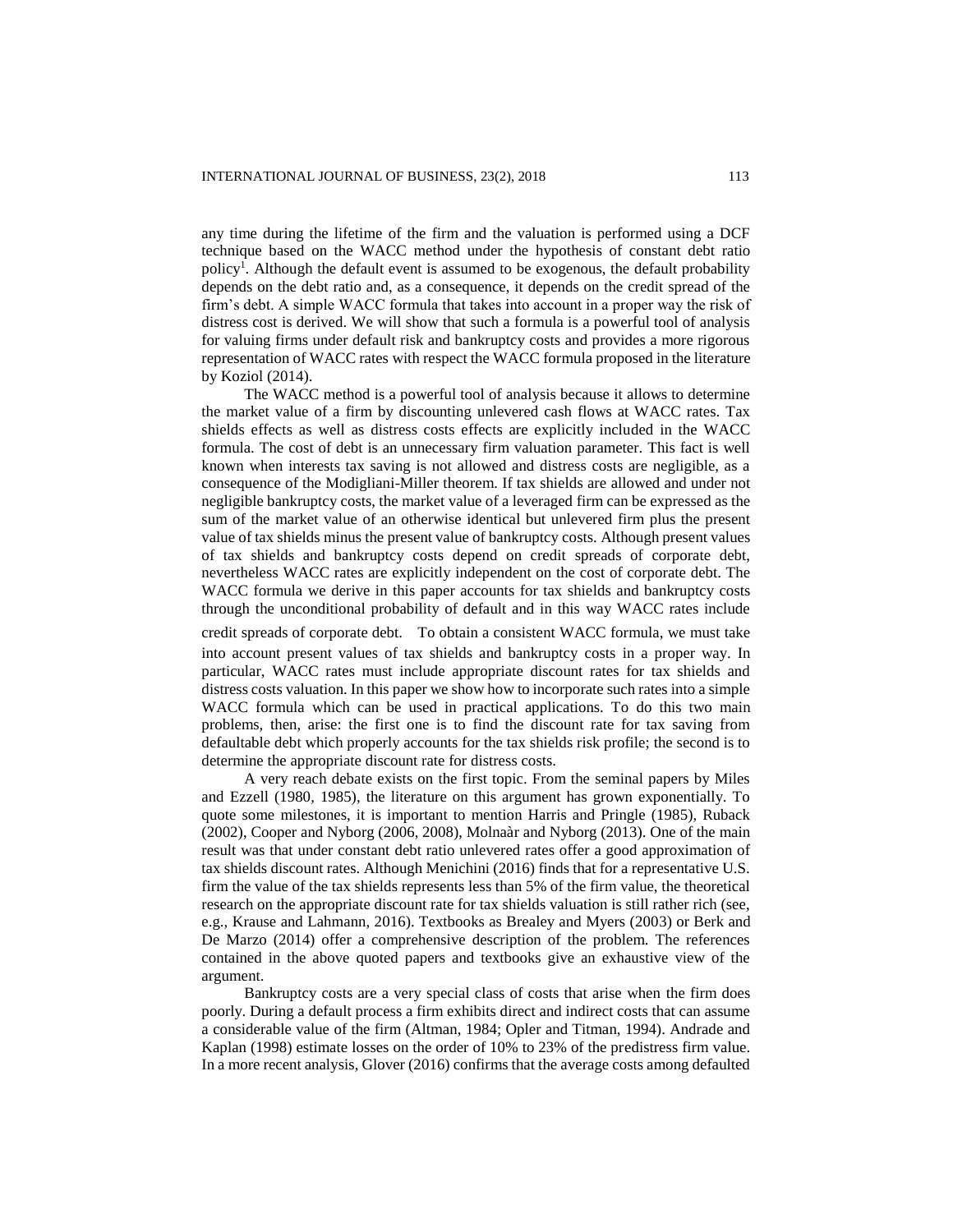firms is about 25% of the predistress firm value. The discount rate for the distress costs will depend on the firm market risk. Since such costs are high when the firm does poorly, the beta of distress costs will have an opposite sign with respect to that of the firm (Almeida and Philippon, 2007; Korteweg, 2010). If the firm has a positive beta, distress costs have a negative beta and the relative discount rate is lower than the risk-free rate. The possibility to use a zero discount rate has been discussed in literature (Warner, 1977). However, due to the magnitude of the distress cost beta, the discount rate may assume negative values<sup>2</sup>. Koziol (2014) provided a simple correction to the standard WACC formula to include default risk and bankruptcy costs under a constant debt ratio policy. Such formula is valid under constant default probabilities and under the rather strong assumption that the unlevered cost of capital is equal to the so called pre-tax WACC. As it will be shown in the paper, such an assumption is in general a poor approximation because it requires that both, the tax shields cash flow and the distress costs cash flow can be discounted at the unlevered cost of capital. For discounting distress cost cash flow this is a rather strong assumption. However, in the case of low debt ratio and low distress costs, such an approximation works quite well and it can be used in practical applications. In the model we propose, discount rates for distress costs are determined by taking into account in a careful and proper way the risk of the distress costs cash-flow. It will be shown that the Koziol formula can be obtained as a limiting case of our WACC formula for low debt ratios and low distress costs levels, under the further hypothesis that oneperiod default probabilities are constant over time.

Based on a set of assumptions regarding the structure of the tax shield and of the structure of the distress costs which are standard in the literature (Leland, 1994; Koziol, 2014), the model we propose is mathematically tractable and can be used in practical applications to value leveraged firms and determine the optimal financial structure. To show the flexibility of the model a numerical analysis is proposed in the paper. The tradeoff between the tax shields contribution to the firm value and the distress costs contribution is shown as a function of the debt ratio. In this context, the optimal financial structure arises in a quite natural way as the level of the debt ratio that maximizes the firm value. Moreover, a numerical test on the validity of the main hypotheses of the model is provided.

The paper is organized as follows. Section II presents a general methodology for valuing leveraged firms under default risk and bankruptcy costs (the derivation of the main formulas presented in this Section is provided in Appendix A). The model is discussed in Section III. The set of the model assumptions is discussed and the WACC valuation formula is derived (Appendix B contains the derivation of the main formulas presented in Section III). The optimal capital structure of the firm is discussed in Section IV within the context of a numerical simulation of the model. Some remarks conclude the paper.

# **II. VALUING FIRMS UNDER DEFAULT RISK AND BANKRUPTCY COSTS: A GENERAL APPROACH**

In this Section we propose a general methodology to value leveraged firms under default risky debt and bankruptcy costs. Two are the main results that will be presented and discussed. First, we derive a generalization of the Proposition II of the Modigliani-Miller theorem when tax shields effects of defaultable debt and bankruptcy costs are taken into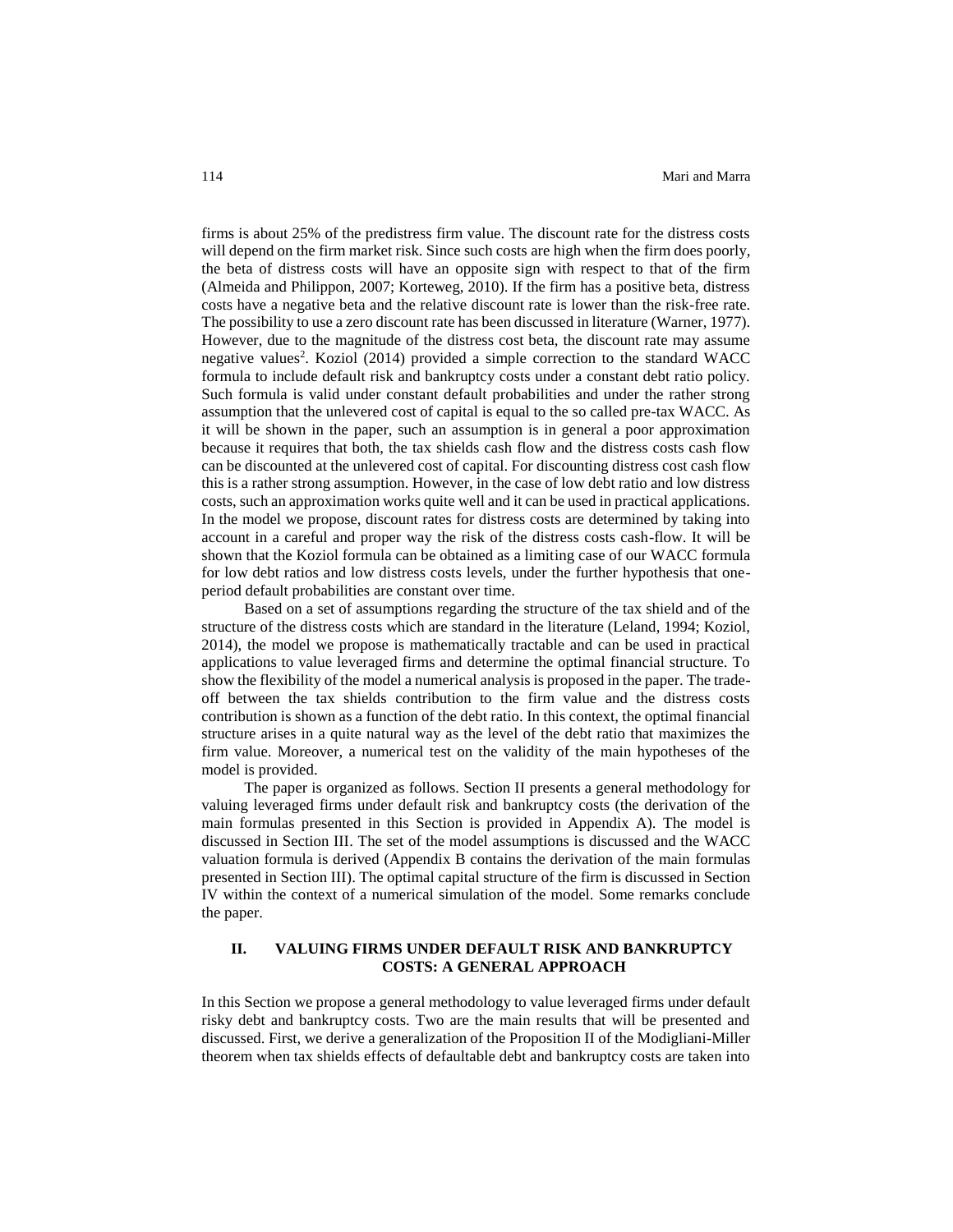account. Second, we extend the definition of WACC rates in the same context. General relationships between WACC and unlevered rates and between WACC and levered rates will be then derived. The model we propose in this paper is developed within this general valuation scheme and it will be presented in the next Section.

Let us denote by  ${F_t^X}_{t=1}^m$  a collection of measurable random variables with respect a given filtration of a given probability space (Duffie, 1998), describing a stream of stochastic payments, namely a cash flow, and by  $V_t^X$  the present value at time t  $(t=1,2,...,m)$  of the cash flow. The superscript X stands for U (unlevered), S (levered), D (debt), TS (tax shields) and DC (default costs). By definition, the levered cash flow (or flow to equity),  $F_t^S$ , can be expressed as:

$$
\mathbf{F}_t^S = \mathbf{F}_t^U - \mathbf{F}_t^D + \mathbf{F}_t^{TS} - \mathbf{F}_t^{DC}
$$
 (1)

obtained adding to the unlevered cash flow,  $F_t^U$ , i.e. the cash flow accounting for the activities of the firm, the tax shield contribution,  $F_t^{TS}$  and subtracting the debt repayment,  $F_t^D$ , and the distress costs,  $F_t^{DC}$ . From Equation (1) and using a no-arbitrage argument, we can express the value at time t of a leveraged firm,  $V_t$ , in the following way:

$$
V_{t} \equiv V_{t}^{S} + V_{t}^{D} = V_{t}^{U} + V_{t}^{TS} - V_{t}^{DC}
$$
 (2)

The firm value, i.e. the sum of its equity,  $V_t^S$ , and of the outstanding debt,  $V_t^D$ , can be obtained adding to the value of the unlevered firm,  $V_t^U$ , the present value of tax shields,  $V_t^{TS}$ , and subtracting the present value of bankruptcy costs,  $V_t^{DC}$ . Expected present values are computed discounting expected future cash flows at deterministic risk adjusted discount rates (Mari and Marra, 2017). If we denote by  $k_t^X$  the cost of capital (i.e. the discount rate) accounting for the risk of the cash flow  $F_t^X$ , the following recursive relation holds:

$$
E_0[V_t^X] = \frac{E_0[F_{t+1}^X + V_{t+1}^X]}{1 + k_t^X}
$$
 (3)

where  $E_0$  is the conditional expectation operator under the information available at the present time (or time 0). The iterative application of Equation (3) is straightforward and allows to express the expected value at time t of a risky cash flow as

$$
E_0[V_{t}^X] = \sum_{j=t+1}^{m} \frac{E_0[F_{j}^X]}{\prod_{j=t}^{j-1} (1+k_{j}^X)}
$$
(4)

# **A. Generalizing Proposition II of the Modigliani-Miller Theorem**

In force of Equation (2), equity rates,  $k_t^S$ , are related to unlevered rates,  $k_t^U$  and debt rates,  $k_t^D$ , by the linear combination: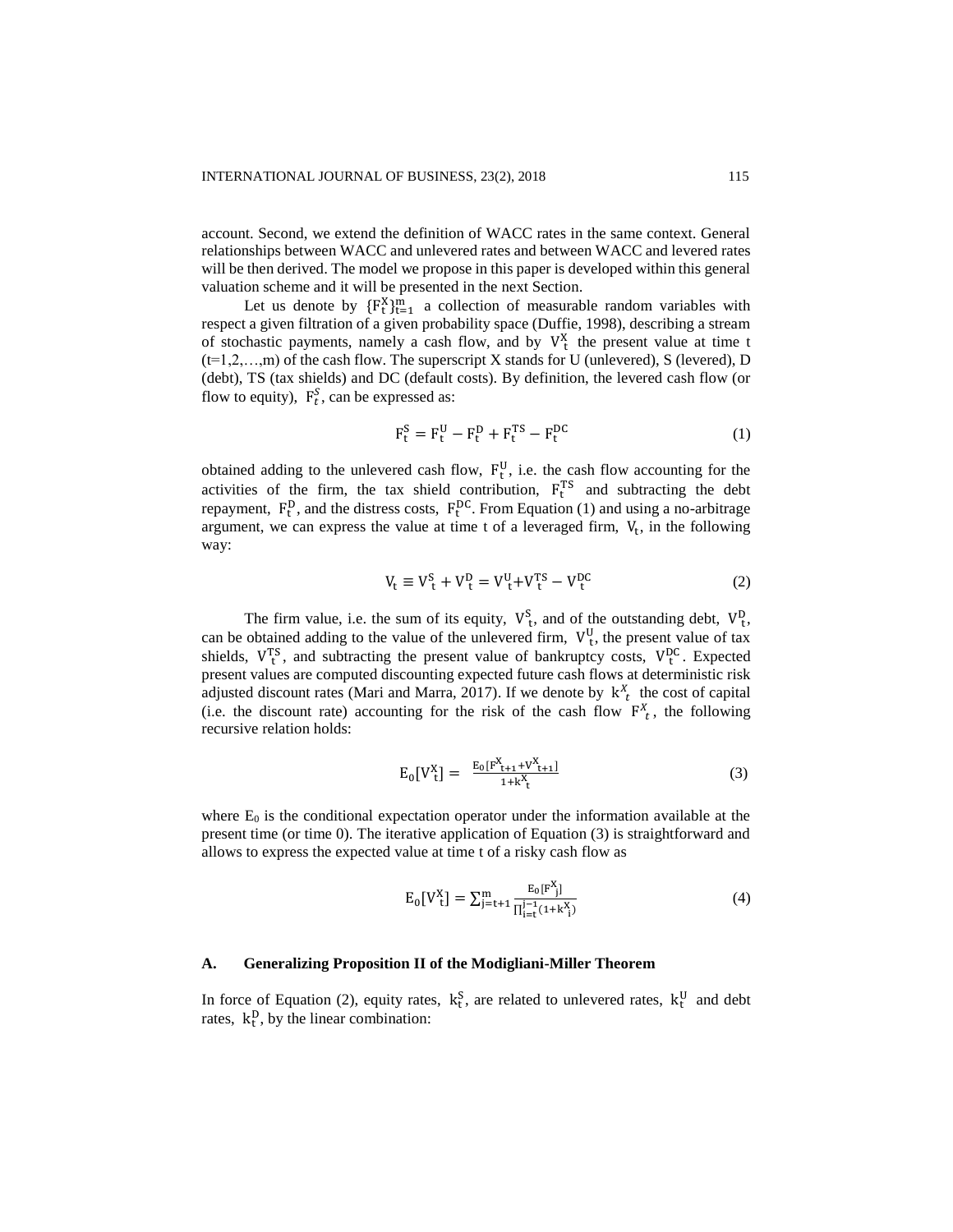116 Mari and Marra

$$
k_{t}^{S} = k_{t}^{U} + (k_{t}^{U} - k_{t}^{D}) \frac{E_{0}[V_{t}^{D}]}{E_{0}[V_{t}^{S}]} - (k_{t}^{U} - k_{t}^{TS}) \frac{E_{0}[V_{t}^{TS}]}{E_{0}[V_{t}^{S}]} + (k_{t}^{U} - k_{t}^{DC}) \frac{E_{0}[V_{t}^{DC}]}{E_{0}[V_{t}^{S}]}
$$
(5)

in which tax shields rates,  $k_{t}^{TS}$ , and default costs rates,  $k_{t}^{DC}$ , explicitly appear. Appendix A contains a detailed proof of the above result.

Equation (5) accounts for the risk of the levered cash flow due to the presence of risky debt, tax shields and distress costs. It provides a generalization of Proposition II of the Modigliani-Miller theorem. The entity of the equity risk depends on several variables. Among the others, the ratio between the expected value of the outstanding debt and the expected equity value is the most important one. Since  $k_t^U \ge k_t^D$ , equity rates show a non decreasing behavior as this ratio rises. Also, the ratio between the expected value of tax shields and the expected equity value plays an important role. Depending on the sign of the difference between debt and tax shields rates, the third term in the r.h.s. of Equation (5) may increase or decrease equity rates. The last term accounts for default costs and, as it will be shown in the next Section, its contribution may be very relevant. Discount rates for the bankruptcy costs,  $k_{t}^{DC}$ , depend on the firm's market risk. Since distress costs are high when the firm does poorly, the beta of distress costs will have an opposite sign with respect to that of the firm. If the firm has a positive beta, distress costs have a negative beta and the relative discount rate is lower than the risk-free rate. Due to the magnitude of the distress cost beta, the discount rate may assume negative values. For positive betas, this last term has a positive value and accounts for the increase of the equity risk due to bankruptcy costs.

#### **B. The Weighted Average Cost of Capital (WACC)**

The WACC method of firm valuation is a powerful tool of analysis because it allows to determine the market value of a firm by discounting unlevered cash flows at WACC rates. Under default risk and bankruptcy costs, WACC rates,  $k_{t}^{W}$ , can be introduced in the following way. By definition, the expected value of a leveraged firm can be determined discounting the expected unlevered cash flow at WACC rates. They can be, therefore, defined by the following recursive relation:

$$
E_0[V_t] = \frac{E_0[F_{t+1}^U + V_{t+1}]}{1 + k_t^W}
$$
 (6)

WACC rates are related to unlevered rates by the linear combination:

$$
k_{t}^{W} = k_{t}^{U} - \left(k_{t}^{U} - k_{t}^{TS}\right) \frac{E_{0}[V_{t}^{TS}]}{E_{0}[V_{t}]} + \left(k_{t}^{U} - k_{t}^{DC}\right) \frac{E_{0}[V_{t}^{DC}]}{E_{0}[V_{t}]} - \frac{E_{0}[F_{t+1}^{TS}]}{E_{0}[V_{t}]} + \frac{E_{0}[F_{t+1}^{DC}]}{E_{0}[V_{t}]} \tag{7}
$$

in which tax shields and distress costs discount rates explicitly appear. Appendix A contains a detailed proof of Equation (7).

Tax shields effects as well as distress costs effects are explicitly included in the WACC formula. Credit risk spread is also included in the WACC formula through the unconditional default probabilities which affects the third and fifth term in the r.h.s. of equation (7).

We notice that WACC formula does not depend on the cost of the corporate debt.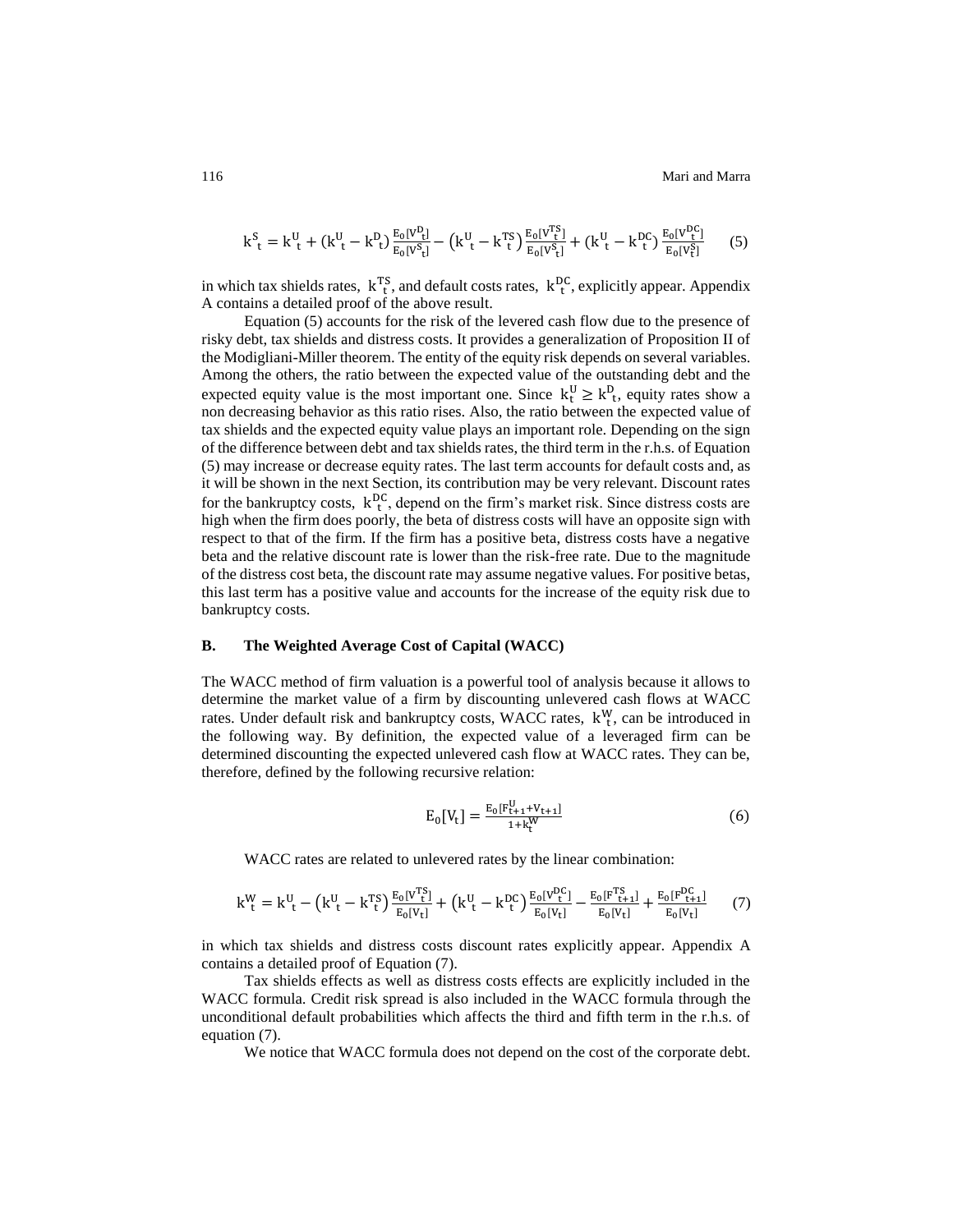It is the main valuation tool of our model. Due to the presence of tax shields and distress costs discount rates, it shows a rather complicated structure. In the next Section we will show that, on the basis of some specific assumptions, tax shields and distress costs rates can be expressed in terms of unlevered rates and that Equation (7) can be greatly simplified.

WACC rates can be also expressed in terms of equity and debt rates, thus getting:

$$
k_{t}^{W} = \frac{E_{0}[V_{t}^{TS}]}{E_{0}[V_{t}]}k_{t}^{S} + \frac{E_{0}[V_{t}^{D}]}{E_{0}[V_{t}]}k_{t}^{D} - \frac{E_{0}[F_{t+1}^{TS}]}{E_{0}[V_{t}]} + \frac{E_{0}[F_{t+1}^{DC}]}{E_{0}[V_{t}]}
$$
(8)

Appendix A contains a detailed proof of Equation (8).

Iterative applications Equation (6) provide the expected value of a leveraged firm at time t in term of the present value of the expected future unlevered cash flow,

$$
E_0[V_t^X] = \sum_{j=t+1}^{m} \frac{E_0[F_{j}^U]}{\prod_{i=t}^{j-1}(1+k_i^W_i)}
$$
(9)

We conclude this Section noticing that in presence of defaultable debt and considering distress costs, the (improperly called) pre-tax WACC

$$
k_{t}^{W^{*}} \equiv \frac{E_{0}[V_{t}^{S}]}{E_{0}[V_{t}]} k_{t}^{S} + \frac{E_{0}[V_{t}^{DC}]}{E_{0}[V_{t}]} k_{t}^{D}
$$
 (10)

doesn't coincides with the unlevered rate  $k_{t}^{U}$ . In fact, by comparing Equation (7) and Equation (8), the following relation holds:

$$
k_{t}^{W^{*}} = k_{t}^{U} - (k_{t}^{U} - k_{t}^{TS}) \frac{E_{0}[V_{t}^{TS}]}{E_{0}[V_{t}]} + (k_{t}^{U} - k_{t}^{DC}) \frac{E_{0}[V_{t}^{DC}]}{E_{0}[V_{t}]}
$$
(11)

which clearly shows that the pre-tax WACC differs from the unlevered cost of capital. They coincide when both, the tax shields cash flow and the distress costs cash flow can be discounted at the unlevered cost of capital. As we will shown in the next Section, this is a rather strong assumption, at least for discounting distress cost cash flow.

#### **III. THE MODEL**

In the previous Section, a general approach for valuing leveraged companies under defaultable debt and bankruptcy costs has been discussed. Such a valuation scheme is valid without any constraints about the debt policy of the firm and under general conditions on the default event triggering. Starting from these results, we propose a simple model to value leveraged firms with positive beta. The model, based on the set of technical assumptions described below, is mathematically tractable and provides a simple WACC formula to be used in practical applications.

As a basic hypothesis, we consider leveraged firms with a well specified debt ratio target which is constant over time. We state, therefore, the following assumption:

Assumption 0: 
$$
\frac{v_{t}^{D}}{v_{t}} = \text{const} \equiv \frac{D}{v}
$$
 (11)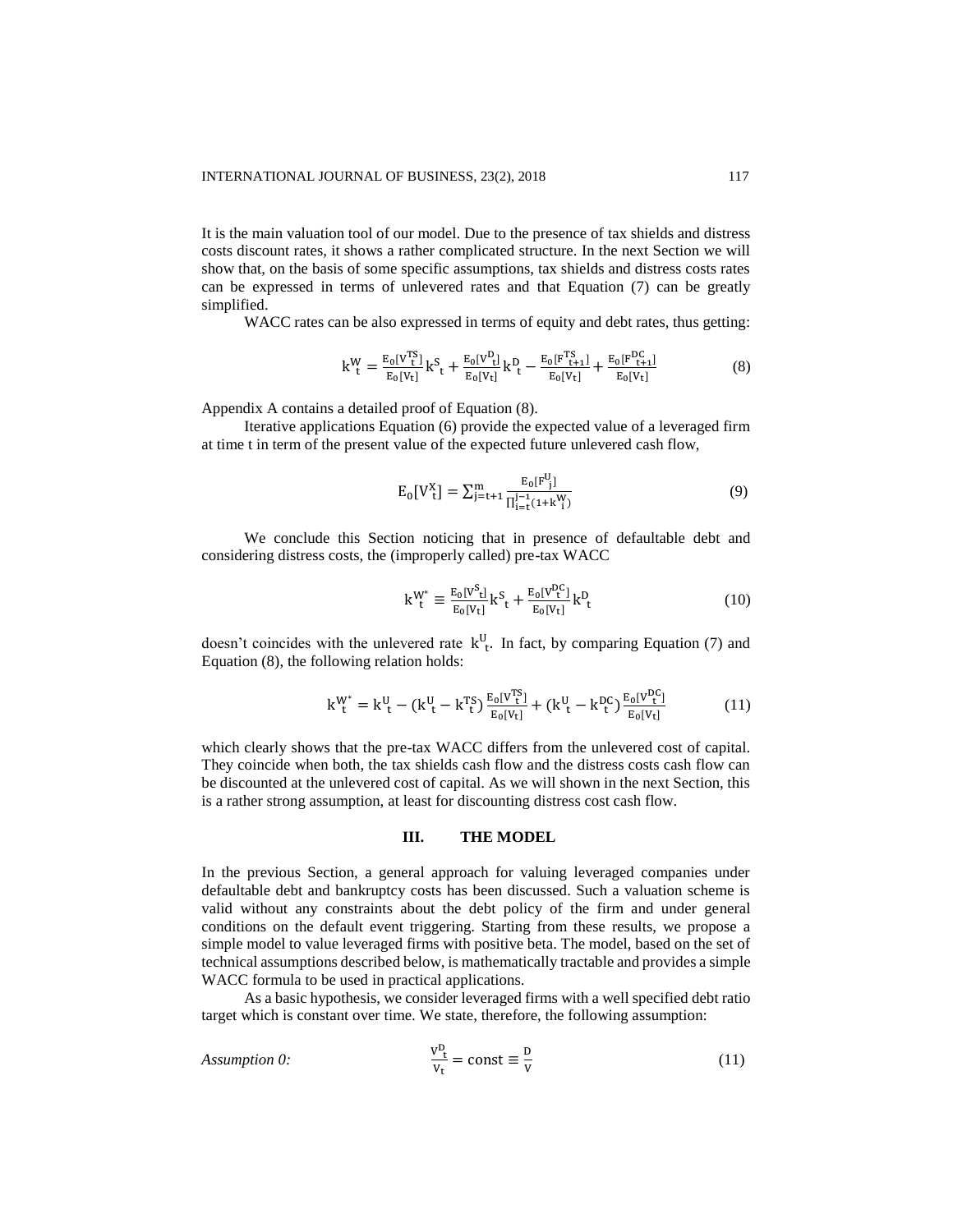The empirical literature on capital structure documented the existence of a target leverage and investigated the way in which firms adjust the leverage toward their target debt ratios (Byoun, 2008; Dang and Garret, 2015).

The next assumption concerns discount rates for the tax shields cash flow. Since the debt ratio must be constant over time, we assume that the tax shields cash flow can be discounted at unlevered rates:

#### *Assumption 1:*  $T_{t}^{S} = k_{t}^{U}$ (12)

This assumption is well documented in literature (Miles and Ezzel, 1980; Cooper and Nyborg, 2006; Oded and Michel, 2007; Dempsey, 2013), and greatly simplifies the WACC formula (7) because the second term in the r.h.s. of Equation (7) vanishes. Assumption 1 is a good approximation for riskless debt, but it works well also in the case of default risky debt, specially if the one-period default probabilities are not too high. In such a case, the risk profile of the tax shield is not too much different from the risk profile of the unlevered cash flow. Moreover, in Equation (7) the difference between the unlevered rate and the tax shields discount rate must be multiplied by the ratio between the present value of tax shields and the firm value. Since such a ratio is of the order of some percent under a constant debt ratio, specially when default risk is considered (Graham, 2001; Couch *et al.*, 2012), the impact of the second term in the r.h.s. of Equation (7) is negligible. The main contribution to the present value of tax shields comes from the ratio $E_0[F_{t+1}^{TS}]/E_0[V_t].$ 

The third term in the r.h.s. of Equation (7) also gives an important contribution to the WACC rates. As we will show in the numerical analysis proposed in Section 4, such contribution mainly depends on the survivorship probability magnitude (that depends also on the debt ratio) and on the entity of distress costs. The numerical analysis provides also a quantification of the contribution of this term as a function of the debt ratio for different levels of distress costs.

As mentioned in the previous Section, if the firm has a positive beta, distress costs have a negative beta and the relative discount rate must be lower than the risk-free rate. Due to the magnitude of the distress cost beta, the discount rate may assume negative values. Taking into account the above considerations, it is evident that unlevered rates are not adequate to discount the distress costs cash flow. The second assumption concerns, therefore, the definition of a *no-growth* condition to keep distress costs discount rates much lower than unlevered rates, allowing them to become negative. To do this, let us express the third term in the r.h.s. of Equation (7) in the following form:

$$
(k_t^U - k_t^{DC}) \frac{E_0[V_t^S]}{E_0[V_t]} k_t^S \equiv k_t^U f(t)
$$
\n(13)

or equivalently

$$
k_t^{DC} = k_t^U (1 - f(t) \frac{E_0[V_t^D]}{E_0[V_t^{DC}]} )
$$
\n(14)

If we assume that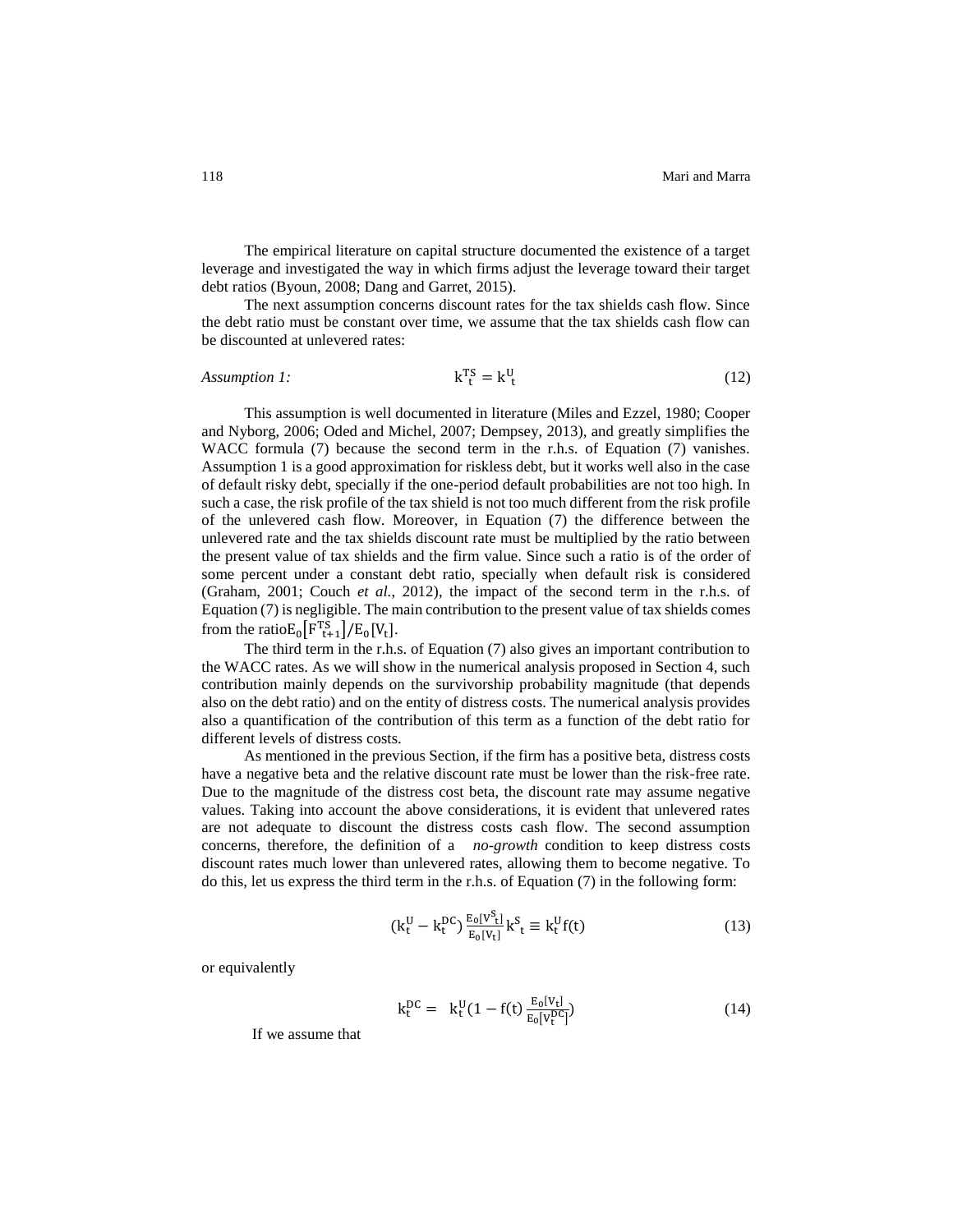$$
f(t) = \frac{E_0[v_t^{DC}]}{E_0[v_t]}
$$
\n(15)

we obtain  $k_t^{DC} = 0$ . Although the zero-discount rates condition has been discussed in literature as an interesting approximation for distress costs discount rates (Warner, 1977), we will modify it by allowing for negative rates. To do this, we note that under the zerodiscount rates condition, the expected present value of distress costs is given by the sum of the expected future distress costs cash flow, namely

$$
E_0[V_t^{DC}] = \sum_{k=t+1}^{m} E_0[F_k^{DC}] \tag{16}
$$

and that Equation (15) can be rewritten as:

$$
f(t) = \sum_{k=t+1}^{m} \frac{E_0[F_k^{\rm DC}]}{E_0[V_t]}
$$
 (17)

To keep distress costs rates much lower than unlevered rates and allowing for negative rates, the above condition can be modified as follows:

$$
f(t) = \sum_{k=t+1}^{m} \frac{E_0[F_k^{\rm DC}]}{E_0[V_{k-1}]}
$$
 (18)

in which the expected cash flow of distress costs at time k is weighted by the firm expected value at time k-1 and not at time t. Inserting Equation (18) into Equation (14), we get that distress costs discount rates can be expressed as described by the following assumption:

Assumption 2: 
$$
k_t^{DC} = k_t^U (1 - \sum_{k=t+1}^m \frac{E_0[F_k^{DC}]}{E_0[F_t^{DC}]} \frac{E_0[V_t]}{E_0[k-1]})
$$
 (19)

Assumption 2 can be interpreted as a kind of a *no-growth* condition, in the sense that it constrains distress costs discount rates to assume values well below the unlevered rates values. In fact, when distress costs rates reduce, the expected present value of distress costs cash flow,  $E_0[V_t^{DC}]$ , increases and, since  $E_0[V_t^{DC}]$ , appears in the denominator of the second term in Equation (7), it contributes to increase distress cost rates. The same reverting behavior happens when distress costs rates increase. The numerical analysis developed in the next Section confirms this behavior.

Substituting Equation (19) and Equation (12) into Equation (7), i.e., under Assumption 1 and Assumption 2, WACC rates become:

$$
k_{t}^{W} = \left(1 + \sum_{k=t+1}^{m} \frac{E_{0}[F_{k}^{DC}]}{E_{0}[V_{k-1}]}\right)k_{t}^{U} - \frac{E_{0}[F_{t+1}^{TS}]}{E_{0}[V_{t}]} + \frac{E_{0}[F_{t+1}^{DC}]}{E_{0}[V_{t}]}
$$
(20)

To model the stochastic process describing the time evolution of the firm value when default is allowed, we adopt a reduced form approach in which the default is treated as an *exogenous* event that can occur at any time during the lifetime of the firm. The valuation tree is shown in the following Figure 1.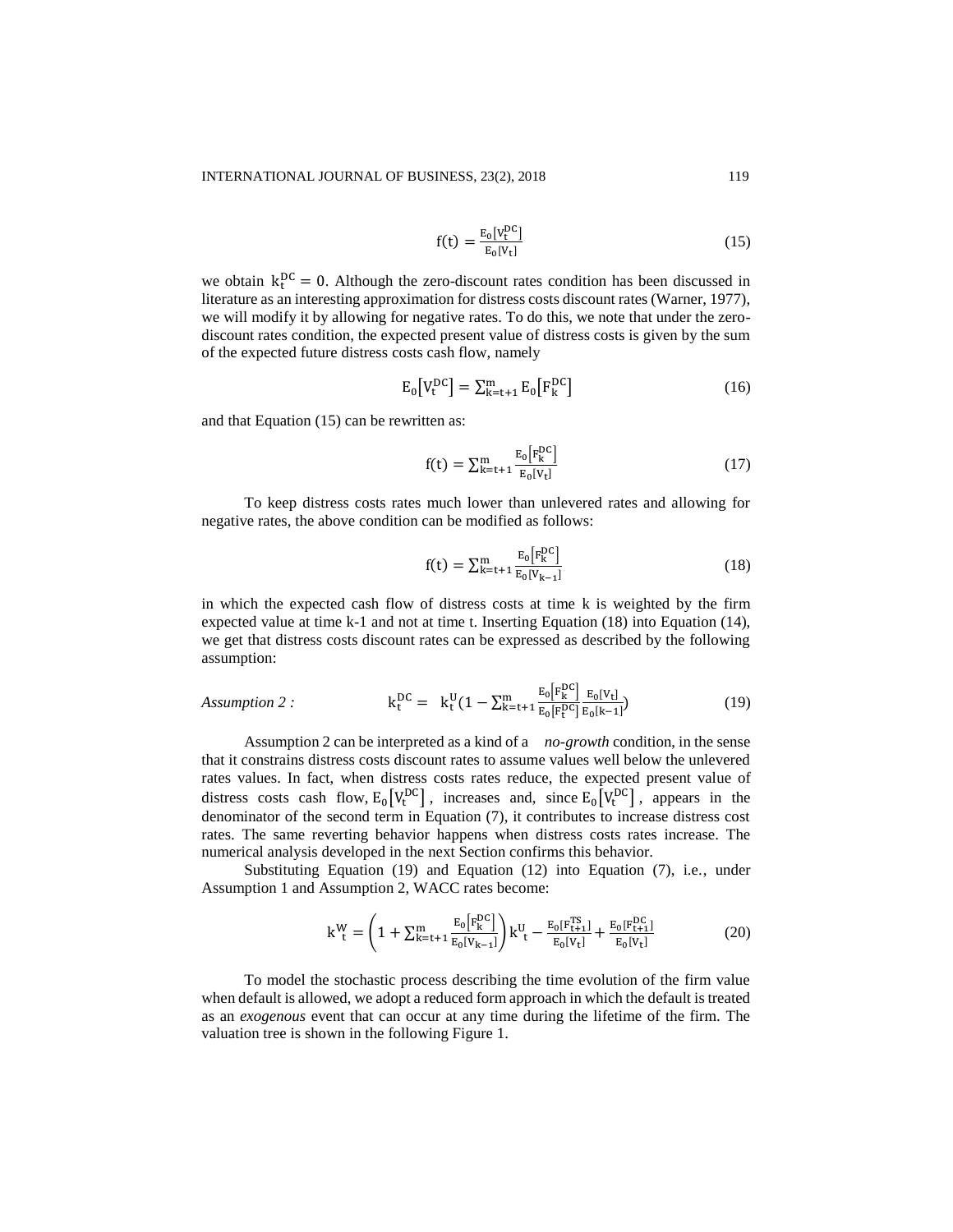

Curly brackets means a set of possible states of the world and the default event is represented by a downward sloped arrow. When default occurs, the debt holders obtain the firm value and the equity holders are left without anything. After the default, therefore, the equity  $(V_t^X, X = S)$  as well as the debt value  $(V_t^X, X = D)$  are equal to zero. This does not means that the recovery rate of the debt is zero. At default, on the contrary, the debt holders receive the firm value, i.e. the present value of the unlevered cash flow minus the present value of distress costs, and this value represents the recovery condition of the debt. This is the reason why we can set the debt value equal to zero in each state in which the firm defaulted.

*Assumption 3.* Let  $p(t, l; t + 1)$  the one-period survivorship probability, i.e. the probability that the firm is solvent at time t in the state i and remains solvent at time t+1, we assume that it is independent on the state i:

$$
p(t, l; t + 1) = p(t, t + 1) = \frac{p(t+1)}{p(t)}
$$
(21)

where  $p(t)$  is the unconditional survivorship probability at time t.

The last two assumptions of the model regard the structure of tax shields and the structure of distress costs. To determine the tax shields contribution, we assume that interests on debt are paid only in the states of the world in which the firm survives and that they are calculated on the outstanding debt at the nominal rate of the debt (Leland, 1994; Koziol, 2014). This means that the tax shields cash flow at time t+1 is related to the debt value at time t as described by the following assumption:

Assumption 4: 
$$
F_{t+1}^{TS} = T_c k^N V_t^D \t t = 0,1,2...,
$$
 (22)

in the states of the world at time t+1 in which the firm survives;  $F_{t+1}^{TS} = 0$  in the states at time t+1 in which firm defaulted.  $T_c$  is the corporate tax rate and  $k^N$  is the nominal debt rate.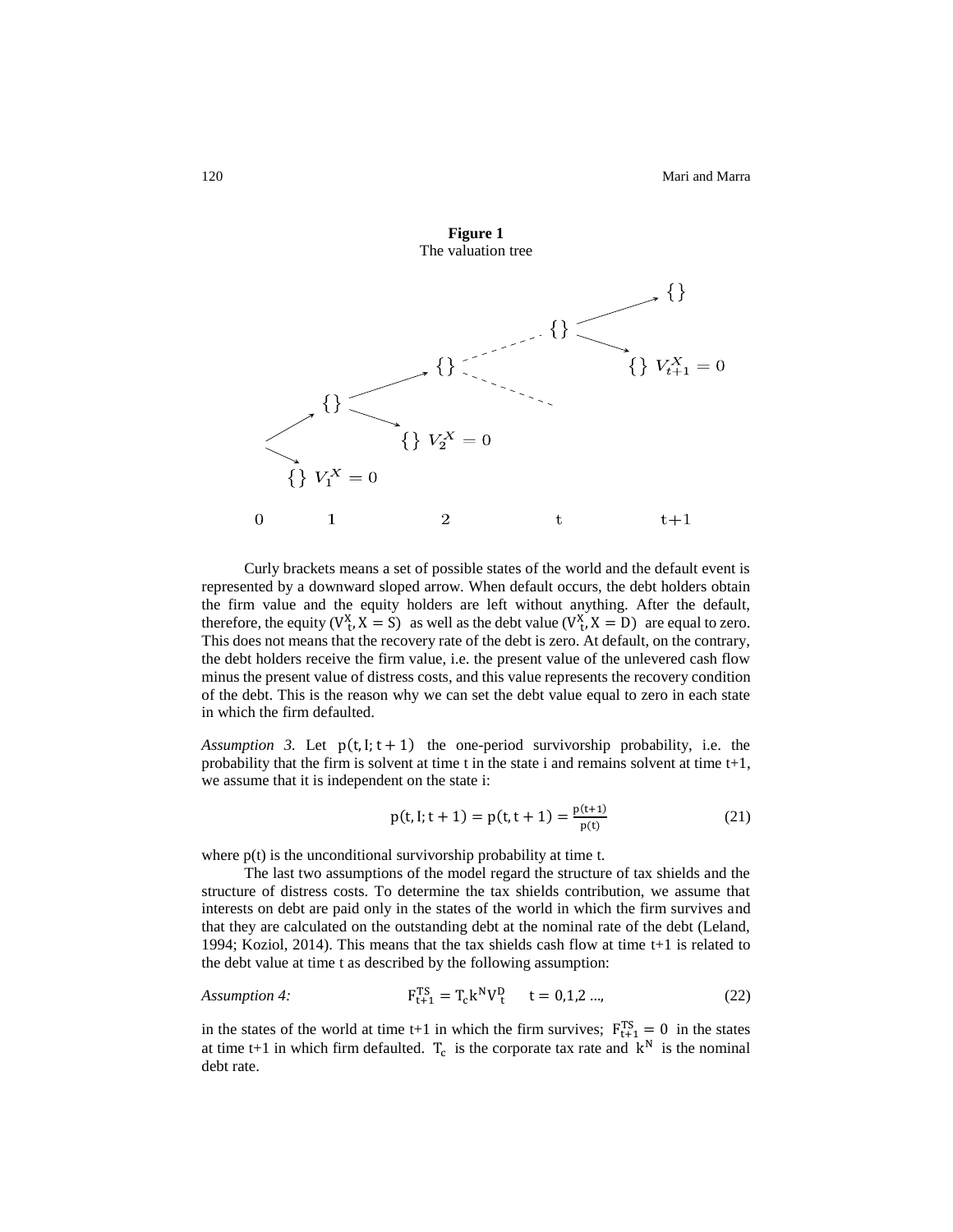To model distress costs, we assume that they are proportional to the predistress firm value (Koziol, 2014). This assumption is motivated by the fact that data available on distress costs are expressed as a given percentage of the predistress firm value. Andrade and Kaplan (1998) estimate losses on the order of 10% to 23% of the predistress firm value and, in a more recent analysis, Glover (2016) confirms that the average costs among defaulted firms is about 25% of the predistress firm value. More specifically, we assume that distress costs at time t+1 are proportional to the firm value at time t as described by the following assumption:

Assumption 5: 
$$
F_{t+1}^{DC} = aV_t
$$
  $t = 0,1,2...$  (23)

in the states of the world at time t+1 in which the firm defaulted;  $F_{t+1}^{TS} = 0$  in the states at time t+1 in which the firm survives.

Under Assumptions 0-5, Equation (20) can be cast in the following form:

$$
k_{t}^{W} = [1 + \alpha \sum_{k=t+1}^{m} (1 - \frac{p(k)}{p(k-1)})] k_{t}^{U} - T_{c} k^{N} \frac{p(t+1)}{p(t)} \frac{D}{V} + \alpha (1 - \frac{p(t+1)}{p(t)})
$$
(24)

Appendix B provides a detailed proof of Equation (24).

For practical purposes it may be convenient to use the following formula:

$$
k_{t}^{W} = [1 + \alpha \cdot \ln \left( \frac{p(t)}{p(m)} \right)] k_{t}^{U} - T_{c} k^{N} \frac{p(t+1)}{p(t)} \frac{D}{V} + \alpha (1 - \frac{p(t+1)}{p(t)})
$$
(25)

in which the sum has been approximated with its continuous limit. Appendix B provides a detailed proof of Equation (25).

WACC formulas (24) and (25) depend on debt ratio D/V, but do not depend on the cost of the corporate debt. They account for tax shields and bankruptcy costs through the unconditional survivorship probability and in this way they include credit spread of corporate debt. Finally, we notice that Equations (24) and (25) are still valid also in the limit  $m \to \infty$  if  $\lim_{m \to \infty} p(m) \neq 0$ . They are the main tool of analysis we will use in the

next Section to investigate the firm valuation problem and the optimal capital structure.

# **IV. FIRM VALUE AND OPTIMAL CAPITAL STRUCTURE: A SIMULATION ANALYSIS**

In this Section we propose a simulation analysis to illustrate the mathematical tractability of the model and its flexibility. The firm valuation is performed by discounting the unlevered cash flow at WACC rates (as given by Equations (24) and (25)) for different values of debt ratio and distress costs parameters. The optimal financial structure of the firm arises in a quite natural way as a consequence of the trade-off between the tax shields contribution to the firm value and the distress costs contribution. It is determined by the level of the debt ratio that maximizes the firm value. Furthermore, a numerical test on the validity of the main hypotheses of the model is provided.

In the following simulation we will assume that unlevered rates are constant at 10%, i.e.  $k_{t}^{U} \equiv k_{U} = 10\%$ , that the corporate tax rate is  $T_c = 35\%$  and that the nominal rate of the debt is  $k^N = 6\%$ . We recall that  $p(t)$  describes the probability of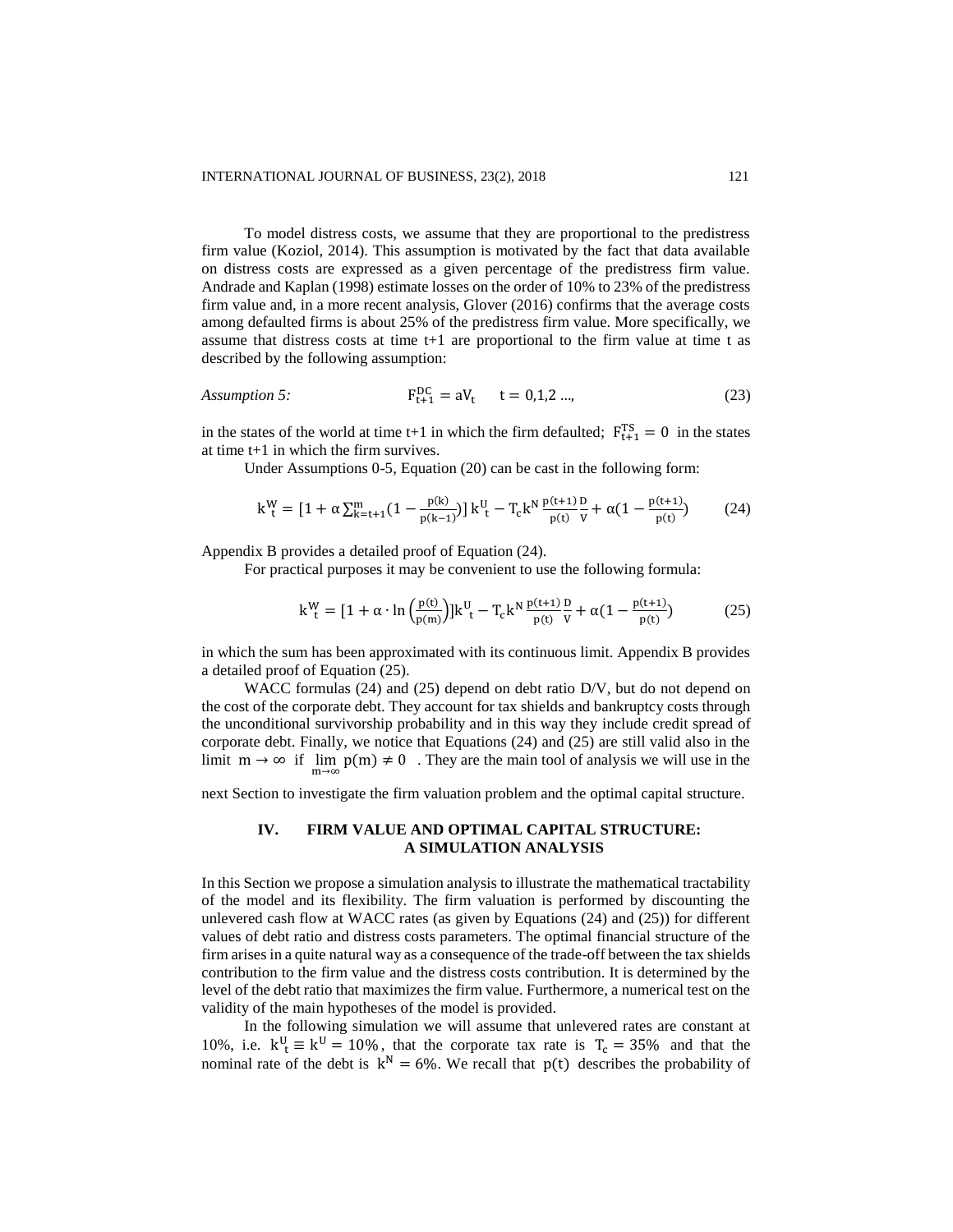survivorship at time t and, of course,  $1-p(t)$  is the probability that default has occurred in the time interval  $[0, t]$ . For illustrative purposes, we assume that  $p(t)$  is modeled according to the following functional form:

$$
p(t) = 1 - a(1 - e^{-bt})
$$
 (26)

$$
a = c \, \max[\frac{D}{V} - \left(\frac{D}{V}\right)_{th}, 0] \tag{27}
$$

b and c are constant parameters and  $(D/V)_{th}$  is a threshold value such that, for debt ratios D/V lower than  $(D/V)_{\text{th}}$ , the debt is risk-free (in such a case a=0 and  $p(t) = 1$ . In our simulation c is assumed equal to 1 an b equal to 0.1. This functional form of the survivorship probability has two main features: first, it depends on the debt ratio to account for the fact that higher debt ratios induce greater values of the default probability; second, the probability of survivorship at time t, in the limit  $t \rightarrow +\infty$  is strictly positive, i.e.,  $\lim_{m\to\infty} p(t) = 1 - a$ . Moreover, the functional form of the unconditional survivorship

probability  $p(t)$ , when  $D/V$  is greater than  $(D/V)_{th}$ , depends on two parameters, namely b and c. Such parameters can be estimated for example by using the credit spread value of short term debt and long term debt. In this way the model can account for the whole firm's debt structure. Table 1 recaps the numerical values of the parameters used in the simulation analysis.

**Table 1** Parameters assumptions

| LU. | Тc  | kΝ |  |
|-----|-----|----|--|
|     | 35% |    |  |
|     |     |    |  |

Figure 2 shows the behavior of the firm value as a function of the debt ratio<sup>3</sup>. In the left panel, different curves refer to different distress costs hypotheses, namely  $\alpha =$ 0.10,0.15,0.20,0.30 (the debt ratio threshold has been fixed at 20%). Such values have been chosen in agreement with empirical data reported in literature (Andrade and Kaplan, 1998; Glover, 2016). The optimal capital structure is then obtained when the debt ratio is about 70% in the case  $\alpha = 0.10$ . For increasing values of the distress costs, the optimum debt ratio reduces: to about 50% in the case  $\alpha = 0.15, 30\%$  for  $\alpha = 0.20$  and 20% (i.e. at the level of the riskless debt threshold) in the case  $\alpha = 0.30$ . In the right panel, the firm value is depx icted as a function of the debt ratio under three different hypotheses on the threshold riskless debt, namely  $\left(\frac{D}{W}\right)$  $\frac{v}{v}\big)_{\text{th}} = 0.10, 0.15, 0.20, 0.30$ (distress costs are kept at a constant level  $\alpha = 0.15$ ). The optimal capital structure is obtained when the debt ratio is about 60% in the case  $\left(\frac{D}{V}\right)$  $\frac{v}{v}\big)_{\text{th}} = 0.30$ . For decreasing values of the threshold debt ratio, the optimum reduces: to about 50% for  $\left(\frac{D}{V}\right)$  $\frac{v}{v}\big)_{\text{th}} = 0.20$ and about 40% in the case  $\alpha = 0.10$ . A similar behavior can be observed also in the case of a growing firm. Figure 3 shows the results of the numerical analysis in the case of a growing firm at constant rate  $g = 3\%$ .

where  $\epsilon$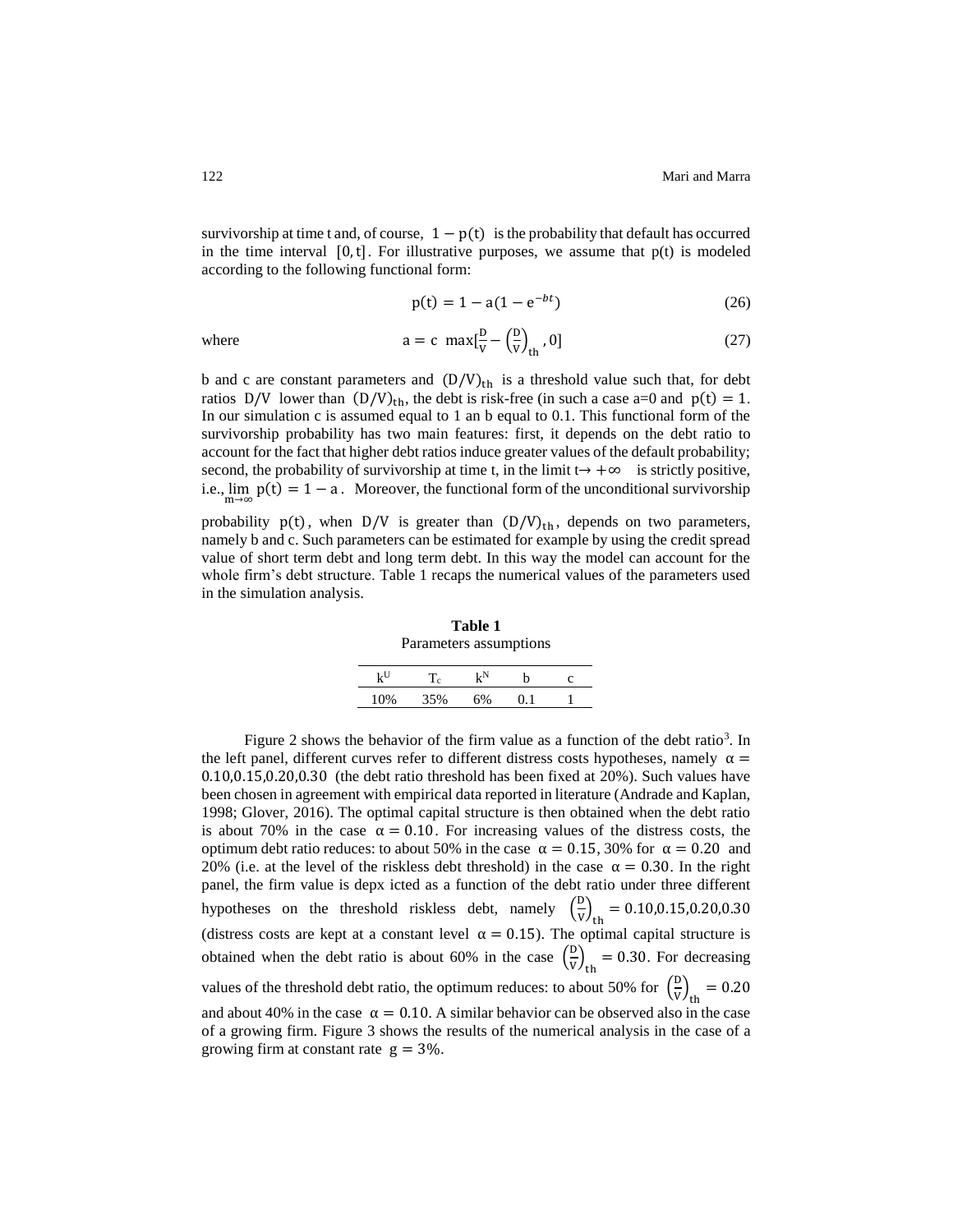

**Figure 2**

#### **Figure 3**

Growing firm at a constant rate g=3%. Firm value vs debt ratio at different levels of distress costs. Left panel: the infinite horizon case. Right panel: a 30 years horizon





Distress costs rates when the debt ratio is  $D/V = 0.15$ ,  $\alpha = 0.15$  and the threshold level for riskless debt is  $(D/V)_{th} = 0.2$ . Left panel: The infinite time horizon case. Right panel: A 30 years time horizon

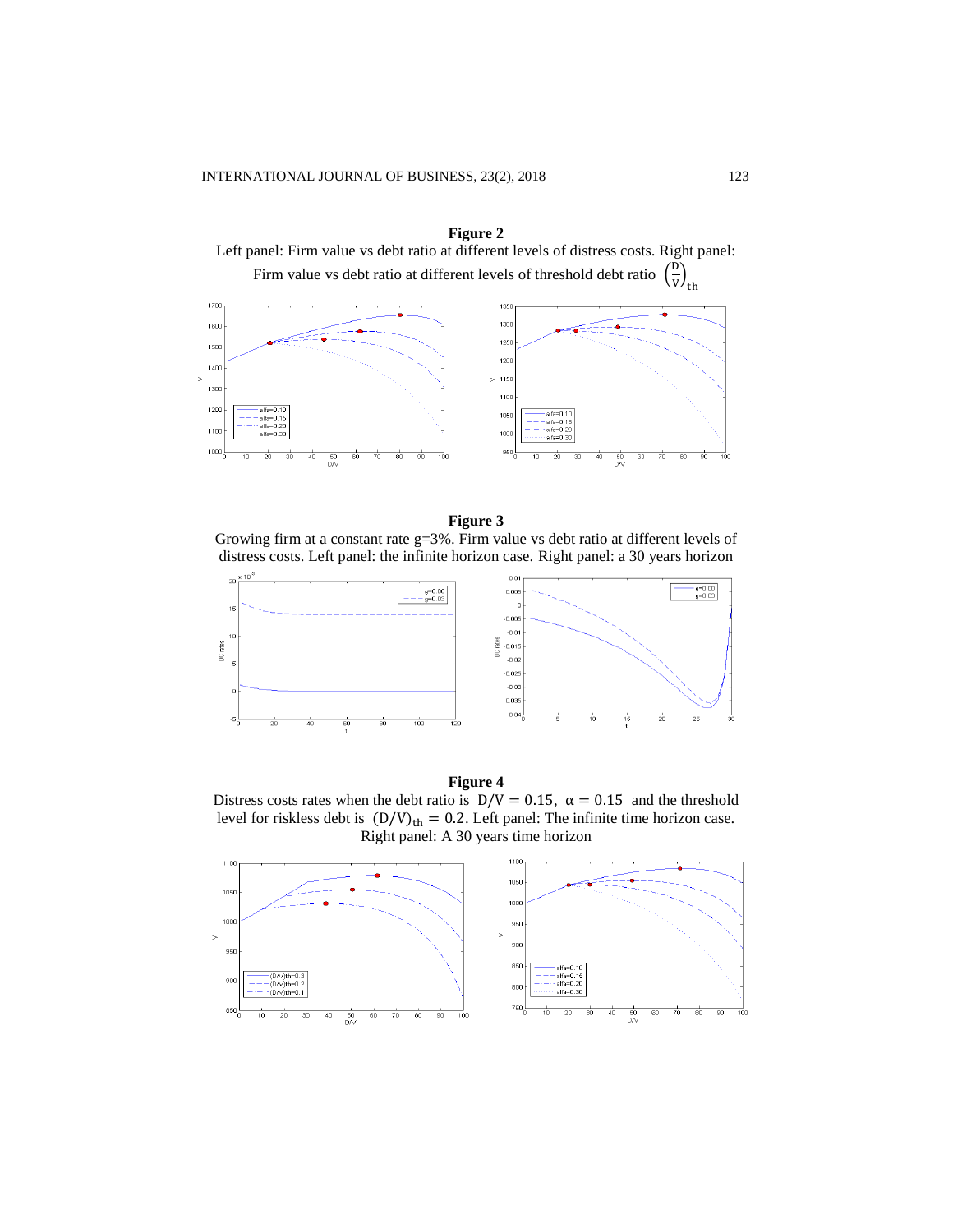In the infinite time horizon case, discount rates show a decreasing behavior until they converge to a finite value in the limit  $m \rightarrow \infty$ . Some further comments are due in a finite time horizon context. In such a case, Equation (19) requires that  $k_{m-1}^{DC} = 0$  at the end of the firm life, as it is easy to verify by posing  $t = m - 1$ . In the simulation analysis, distress costs rates show a decreasing behavior and can become negative. Due to the trade off between the increasing number of the state of the world in which the default event has occurred and the reduced variability of the distress costs as the end of operating life is approached, discount rates reach a minimum and then they increase until the end of the time horizon (t = m) in which the condition  $k_{m-1}^{DC} = 0$  must be fulfilled.

Finally, the last part of the simulation analysis is devoted to quantify the contribution of distress costs rates in the valuation process, i.e. to measure the impact of the third term in the r.h.s. of Equation (7) with respect to the last term of the same equation,  $E_0[F_{t+1}^{DC}]/E_0[V_t]$ . To do this, we provide a comparison between firm values obtained by using the WACC rates formula described by Equation (24) or (25) with those obtained by using WACC rates given by the following relationship:

$$
\overline{k}_{t}^{W} = k_{t}^{U} - T_{c} k^{N} \frac{p(t+1)}{p(t)} \frac{p}{V} + \alpha (1 - \frac{p(t+1)}{p(t)})
$$
(28)

that can be derived from Equation (7) without considering the contribution of the third term and using the set of assumptions described in the previous Section. Let us define therefore,

$$
Dev \equiv \frac{|\overline{v} - v|}{v} \tag{29}
$$

where  $\overline{V}$  is the firm value calculated using WACC rates given by Equation (28). Figure 5 shows the behavior of Dev as a function of the debt ratio under four different hypotheses on the entity of distress costs, namely  $\alpha = 0.10, 0.15, 0.20, 0.30$  (the debt ratio threshold has been fixed at 20%). The left panel depicts the behavior of Dev in the case of a no-growing firm; the right panel depicts the case of a growing firm at a constant rate  $g = 0.3$ .

**Figure 5** Dev as a function of the debt ratio. Left panel: The case of a no-growing firm. Right panel: The case of a growing firm at a constant rate  $g = 0.3$ 

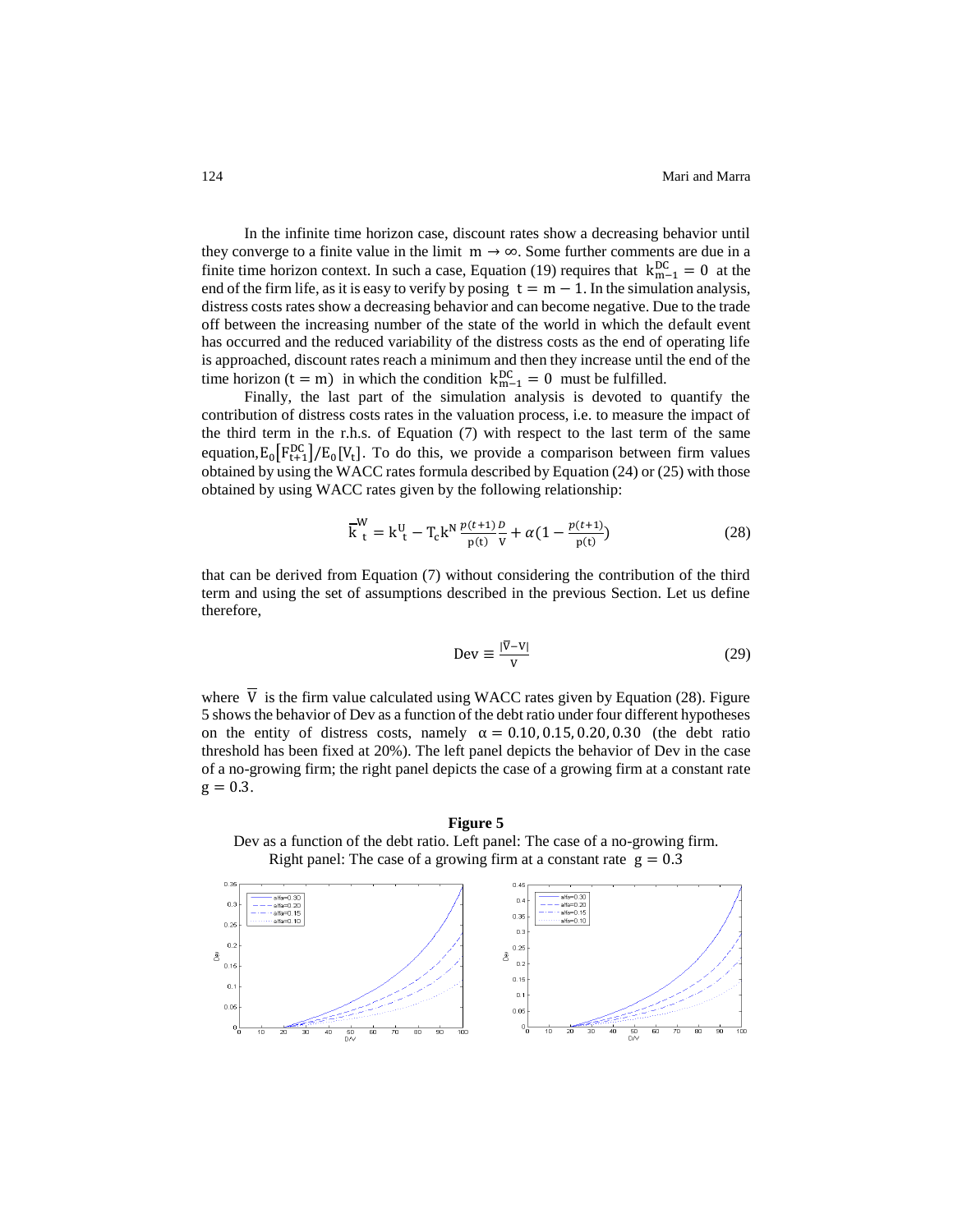Firm value variations are very sensitive to the debt ratio and to the entity of distress costs. As shown in Figure 5, such variations may be very relevant for debt ratio values greater than 50%. In the case of low debt ratio, if distress costs are not too high, Equation (28) offers a very interesting approximation that can be used in practical applications. In such cases, the main contribution to the present value of distress costs comes from the term  $E_0[F_{t+1}^{DC}]/E_0[V_t]$ . A similar formula has been proposed by Koziol (2014) under the hypothesis that the one period default probabilities,  $1 - p(t + 1)/p(t)$ , are constant over time. In such a case, WACC rates are independent on time and the valuation formula greatly simplify.

# **V. CONCLUDING REMARKS**

The developed analysis aimed at putting in some evidence the possibility to build simple, flexible models to value companies under defaultable debt and bankruptcy costs within the context of DCF valuation techniques. One of the main result of the paper is to provide an analytic characterization of WACC rates in terms of the debt ratio, assumed constant over time, and of the one period survivorship probabilities. Although WACC rates result not constant over time, the firm valuation is straightforward and, from this point of view, the model seems to offer a good compromise between mathematical tractability and the capability of capturing many of the relevant financial aspects of the problem. Moreover, the optimal capital structure problem can be analyzed in term of the optimal debt ratio, i.e. the value of the debt ratio which maximizes the firm value. Within this context, the optimal capital structure depends on the firm activities cost of capital and, as a consequence, it is very sensitive to the industry sector. This fact suggests the possibility to test the model by analyzing the relation between the (average) debt ratio and the market cost of capital of different economic sectors. We leave this topic to future investigations.

# **ENDNOTES**

- 1. The empirical literature on capital structure documented the existence of a target leverage and investigated the way in which firms adjust the leverage toward their target debt ratios (Byoun, 2008; Dang and Garret, 2015).
- 2. This is not surprising. For example, put options which can be used as hedging instruments when market returns are low, are characterized by negative betas (Cox and Rubinstein, 1985) and, depending on the magnitude of the beta value, by negative discount rates.
- 3. For illustrative purposes the nominal rate,  $k^N$ , has been assumed to be independent on the debt ratio. The model can be used also in the case in which the nominal rate is not constant but depends on the debt ratio.

#### **APPENDIX A**

This Appendix contains detailed proofs of the main results stated in Section II.

*Proof of Equation (5).* Let us explicitly rewrite Equation (3) in the five different specifications that follow: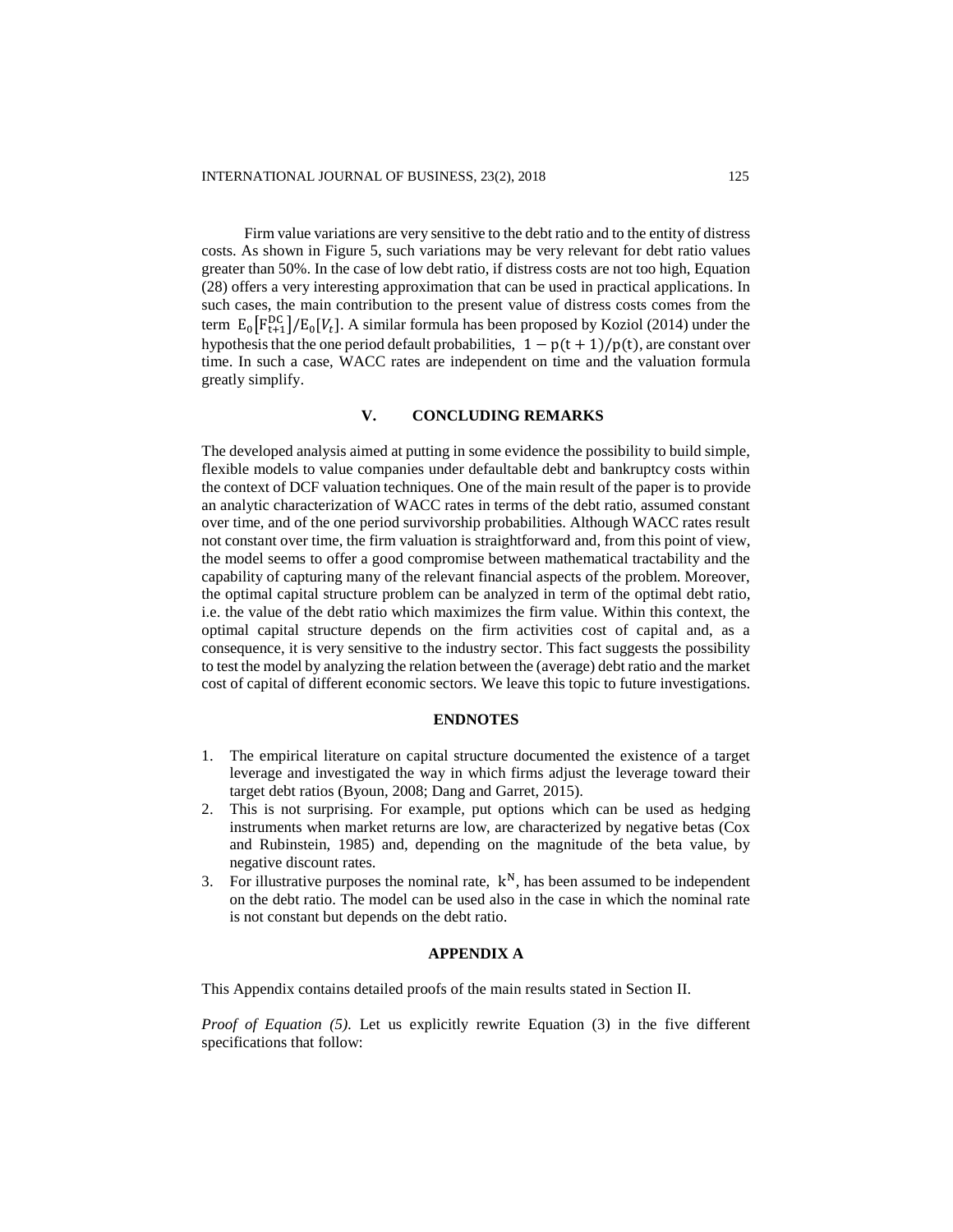126 Mari and Marra

$$
(1 + k_t^S)E_0[V_t^S] = E_0[F_{t+1}^S + V_{t+1}^S],
$$
  
\n
$$
(1 + k_t^D)E_0[V_t^D] = E_0[F_{t+1}^D + D_{t+1}],
$$
  
\n
$$
(1 + k_t^U)E_0[V_t^U] = E_0[F_{t+1}^U + V_{t+1}^U],
$$
  
\n
$$
(1 + k_t^{TS})E_0[V_t^{TS}] = E_0[F_{t+1}^{TS} + V_{t+1}^{TS}],
$$
  
\n
$$
(1 + k_t^{DC})E_0[V_t^{DC}] = E_0[F_{t+1}^{DC} + V_{t+1}^{DC}].
$$

Let us sum the first and the second equation, then subtract the third and the fourth one, and finally, we sum the last equation, after some algebraic manipulations (in which Equations (2) and (1) have been used), we easily get:

$$
k_t^SE_0[V_t^S] + k_t^DE_0[V_t^D] - k_t^UE_0[V_t^U] - k_t^{TS}E_0[V_t^{TS}] + k_t^{DC}E_0[V_t^{DC}] = 0
$$

Since  $V_t^U = V_t - V_t^{TS} + V_t^{DC}$ , the above equation can be rewritten in the following way:

$$
k_t^E = k_t^U + (k_t^U - k_t^D) \frac{E_0[V_{\tau}^D]}{E_0[V_{\tau}^S]} - (k_t^U - k_t^{TS}) \frac{E_0[V_{\tau}^{TS}]}{E_0[V_{\tau}^S]} + (k_t^U - k_t^{DC}) \frac{E_0[V_{\tau}^{DC}]}{E_0[V_{\tau}^S]} \tag{A.1}
$$

*Proof of Equation (7).* Let us consider the following set of recursive equations:

$$
(1 + k_t^W)E_0[V_t] = E_0[F_{t+1}^U + V_{t+1}],
$$
  
\n
$$
(1 + k_t^U)E_0[V_t^U] = E_0[F_{t+1}^U + V_{t+1}^U],
$$
  
\n
$$
(1 + k_t^{TS})E_0[V_t^{TS}] = E_0[F_{t+1}^{TS} + V_{t+1}^{TS}],
$$
  
\n
$$
(1 + k_t^{DC})E_0[V_t^{DC}] = E_0[F_{t+1}^{DC} + V_{t+1}^{DC}],
$$

Subtracting from the first equation the second and the third one, and then summing the fourth, after some algebraic manipulations (in which Equations (2) has been used), we easily get:

$$
k_t^W E_0[V_t] - k_t^U E_0[V_t^U] - k_t^{TS} E_0[V_t^{TS}] + E_0[F_t^{TS}] = 0
$$

Since  $V_t^U = V_t - V_t^{TS} + V_t^{DC}$ , the above equation can be rewritten as follows:

$$
k_t^W = k_t^U - \left(k_t^U - k_t^{TS}\right) \frac{E_0[V_t^{TS}]}{E_0[V_t]} + \left(k_t^U - k_t^{DC}\right) \frac{E_0[V_t^{DC}]}{E_0[V_t]} - \frac{E_0[F_t^{TC}]}{E_0[V_t]} + \frac{E_0[F_{t+1}^{DC}]}{E_0[V_t]} \tag{A.2}
$$

*Proof of Equation (8).* Let us consider the following set of recursive equations:

$$
(1 + k_t^W)E_0[V_t] = E_0[F_t^{TS} + V_{t+1}],
$$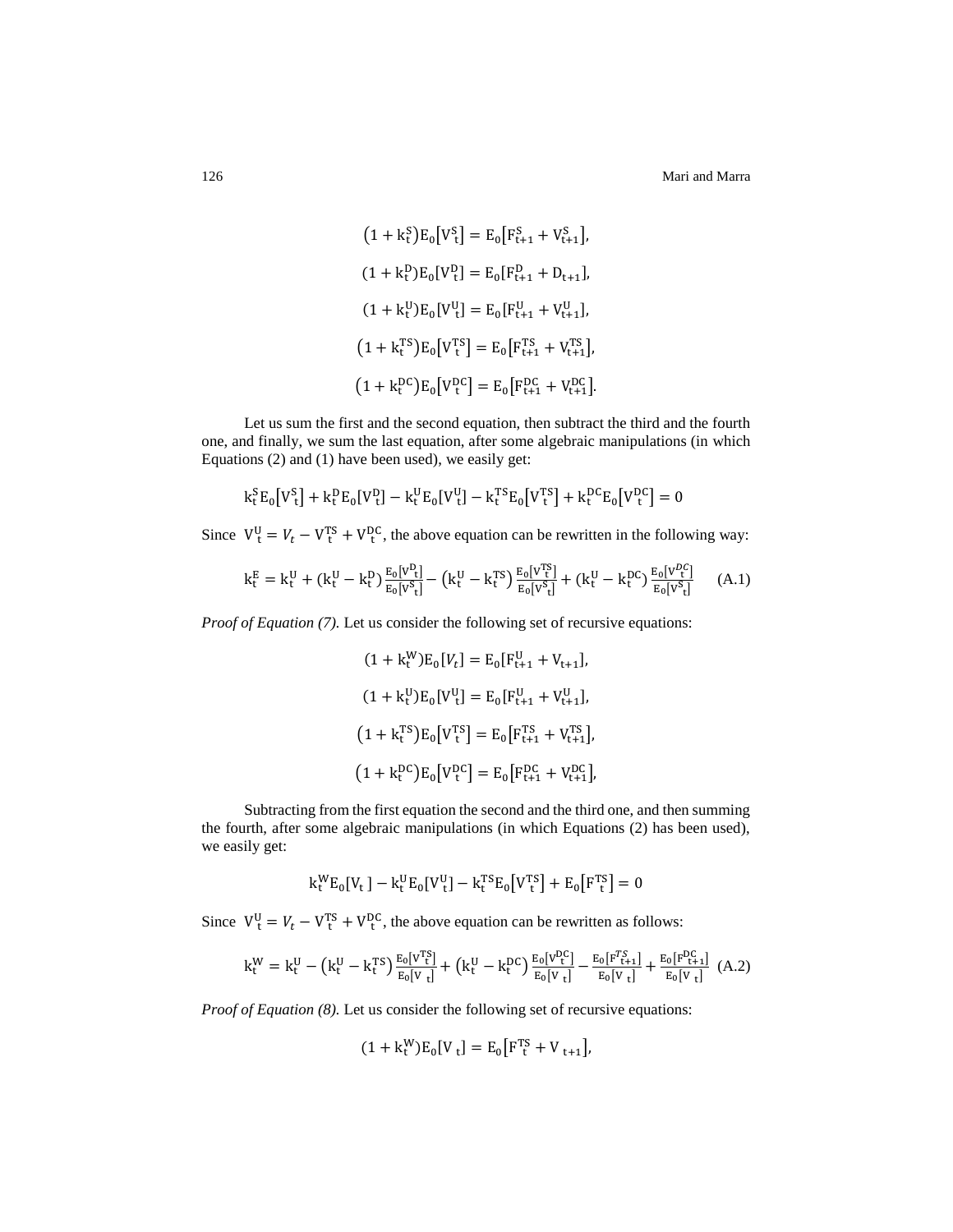$$
(1 + k_t^S)E_0[V_t^S] = E_0[F_{t+1}^S + V_{t+1}^S],
$$
  

$$
(1 + k_t^D)E_0[V_t^D] = E_0[F_{t+1}^D + V_{t+1}^D],
$$

Subtracting from the first equation the second and the third one, after some algebraic manipulations (in which Equations (2) and (1) have been used), we easily get:

$$
k_t^W E_0[V_t] - k_t^S E_0[V_t^S] - k_t^D E_0[V_t^D] + E_0[F_{t+1}^{TS}] - E_0[F_t^{DC}] = 0
$$

The above equation can be rewritten, therefore, as follows:

$$
k_t^W = \frac{E_0[V_t^{TS}]}{E_0[V_t]} k_t^S + \frac{E_0[V_t^D]}{E_0[V_t]} k_t^D - \frac{E_0[F_{t+1}^{TS}]}{E_0[V_t]} + \frac{E_0[F_{t+1}^{DC}]}{E_0[V_t]}
$$
(A.3)

# **APPENDIX B**

This Appendix contains detailed proofs of the main results stated in Section III.

*Proof of Equation (24).* To prove Equation (24), we must compute some averages, namely  $E_0[F_{t+1}^{TS}]$ ,  $E_0[V_t]$  and  $E_0[F_{t+1}^{DC}]$ . Under Assumption 4, we can express  $E_0[F_{t+1}^{TS}]$  in the following way:

$$
E_0[F_{t+1}^{TS}] = T_c k^N \sum_i \sum_{j_i} p(t, i) p(t, i; t+1, j_i) D_{t, i}
$$
 (B.1)

where the sum over index i is restricted to the states at time t in which the firm is solvent and the sum over index  $j_i$  is limited to the states of solvency at time  $t+1$  that can be reached by the state i at time t.  $p(t, i)$  denotes the unconditional survivorship probability at time t in the state i, and  $p(t, i; t + 1, j_i)$  the one-period survivorship probability between the state i at time t and the state  $j_i$  at time t+1. Equation (B.1) can be rewritten as:

$$
E_0[F_{t+1}^{TS}] = T_c k^N \sum_i p(t,i) D_{t,i} \sum_{j_i} p(t,i;t+1,j_i) = T_c k^N p(t,i;t+1) \sum_i p(t,i) D_{t,i} (B.2)
$$

where the last equality can be obtained by Assumption 3:

$$
\sum_{j_i} p(t, i, j_i) = p(t, i; t + 1) = p(t; t + 1)
$$
\n(B.3)

Since in each state i the debt ratio is constant, Equation (B.2) can be cast in the following final form:

$$
E_0[F_{t+1}^{TS}] = T_c k^N p(t; t+1) \frac{D}{V} \sum_i p(t, i) V_{t,i} = T_c k^N p(t; t+1) \frac{D}{V} E_0[V_t]
$$
 (B.4)

or, equivalently: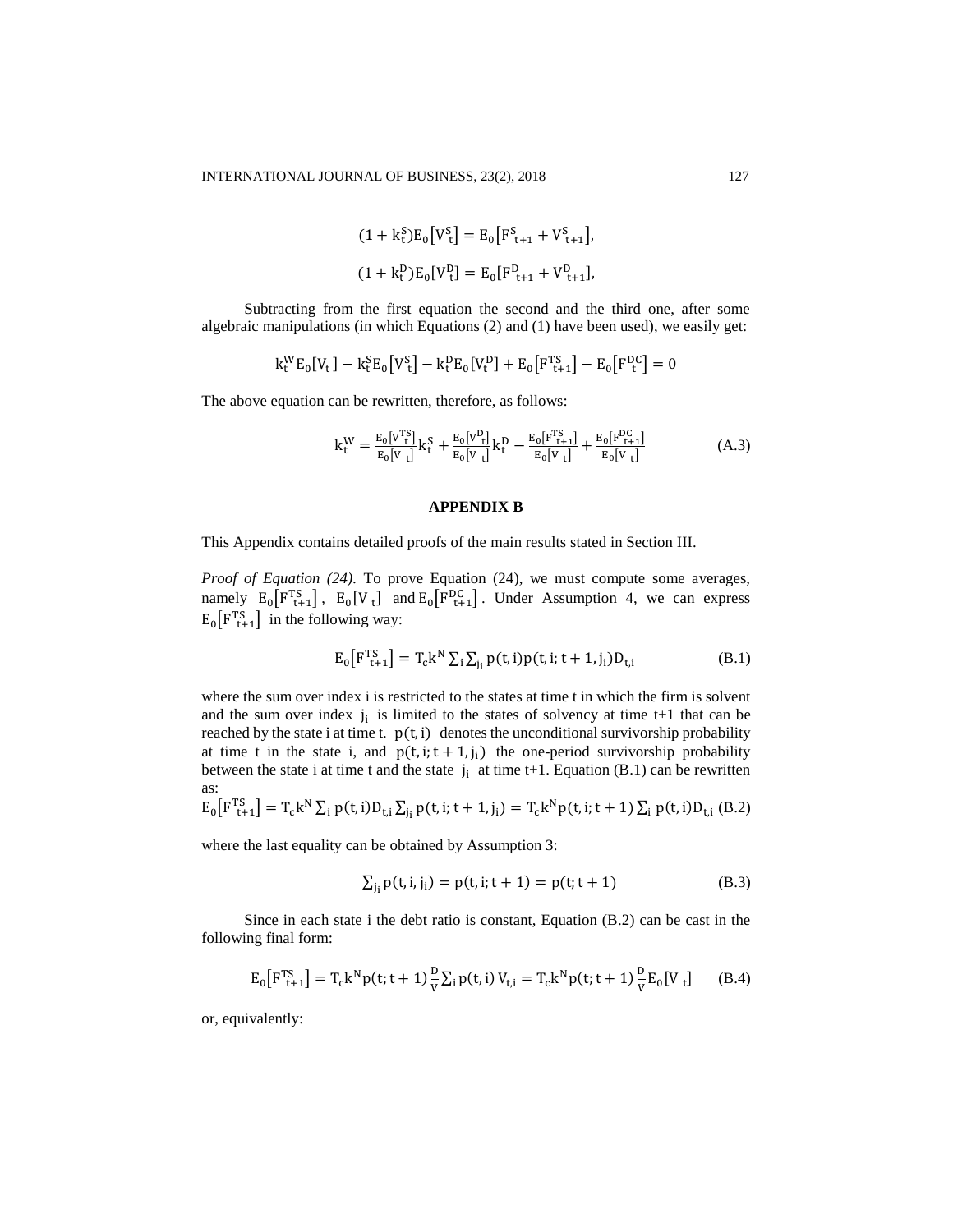128 Mari and Marra

$$
\frac{E_0[F_{t+1}^{TS}]}{E_0[V_t]} = T_c k^N \frac{p(t+1)}{p(t)} \frac{D}{V}
$$
\n(B.5)

where  $p(t)$  is the unconditional survivorship probability at time t. In a similar way, we can obtain:

$$
E_0[F_{t+1}^{DC}] = \alpha[1 - p(t; t+1)] \sum_i p(t, i) V_{t,i} = \alpha[1 - p(t; t+1)] E_0[V_t]
$$
 (B.6)

where Assumption 5 has been used. Equation (B.6) can be rewritten, therefore, in the following final form:

$$
\frac{E_0[F_{t+1}^{DC}]}{E_0[V_t]} = \alpha \frac{p(t+1)}{p(t)}
$$
\n(B.7)

Equation  $(24)$  can be obtained by substituting  $(B.5)$  and  $(B.7)$  into Equation  $(20)$ :

$$
k_t^W = [1 + \alpha \sum_{k=t+1}^m (1 - \frac{p(k)}{p(k-1)})] k_t^U - T_c k^N \frac{p(t+1)}{p(t)} \frac{p}{v} + \alpha \frac{p(t+1)}{p(t)} \tag{B.8}
$$

*Proof of Equation (25).* To prove Equation (25), it suffices to approximate the sum in Equation (B.8) with its continuous limit:

$$
\textstyle \sum_{k=t+1}^m (1-\frac{p(k)}{p(k-1)}) = -\sum_{k=t+1}^m (\frac{p(k)=p(k-1)}{p(k-1)} \cong -\int_t^m \frac{p'(x)}{p(x)} dx = \ln \frac{p(t)}{p(m)}
$$

#### **REFERNCES**

- Almeida, H, and T. Philippon, 2007, "The Risk-Adjusted Cost of Financial Distress." *Journal of Finance*, 62, 2557-2586.
- Altman, E.I., 1984, "A Further Empirical Investigation of the Bankruptcy Cost Question." *Journal of Finance*, 39, 1067-1089.
- Andrade, G., and S. Kaplan, 1998, "How Costly Is Financial (Not Economic) Distress? Evidence from Highly Leveraged Transactions That Become Distressed." *Journal of Finance* 5, 1443-1493.
- Berk, J., and P. De Marzo, 2014, *Corporate Finance*, Pearson, Boston.
- Brealey, R.A., and S.C. Myers, 2010, *Principles of Corporate Finance*, McGraw-Hill, New York.
- Byoun, S, 2008, "How and When Do Firms Adjust Their Capital Structure toward Targets?" *Journal of Finance*, 63, 3069-3096.
- Cooper, I.A., and K.G. Nyborg, 2006, "The Value of Tax Shields Is Equal to the Present Value of Tax Shields." *Journal of Financial Economics*, 81, 215-225.
- Cooper, I.A., and K.G. Nyborg, 2008, "Tax-Adjusted Discount Rates with Investor Taxes and Risky Debt." *Financial Management*, 37, 365-379.
- Couch, R., M. Dothan, and W. Wu, 2012, "Interest Tax Shields: A Barrier Options Approach." *Journal of Quantitative Finance and Accounting*, 39, 123-146.
- Cox, J.C., and M. Rubinstein, 1985, *Option markets*, Prentice-Hall, New Jersey.
- Dang, V.A., and I. Garrett, 2015, "On Corporate Capital Structure Adjustments." *Finance*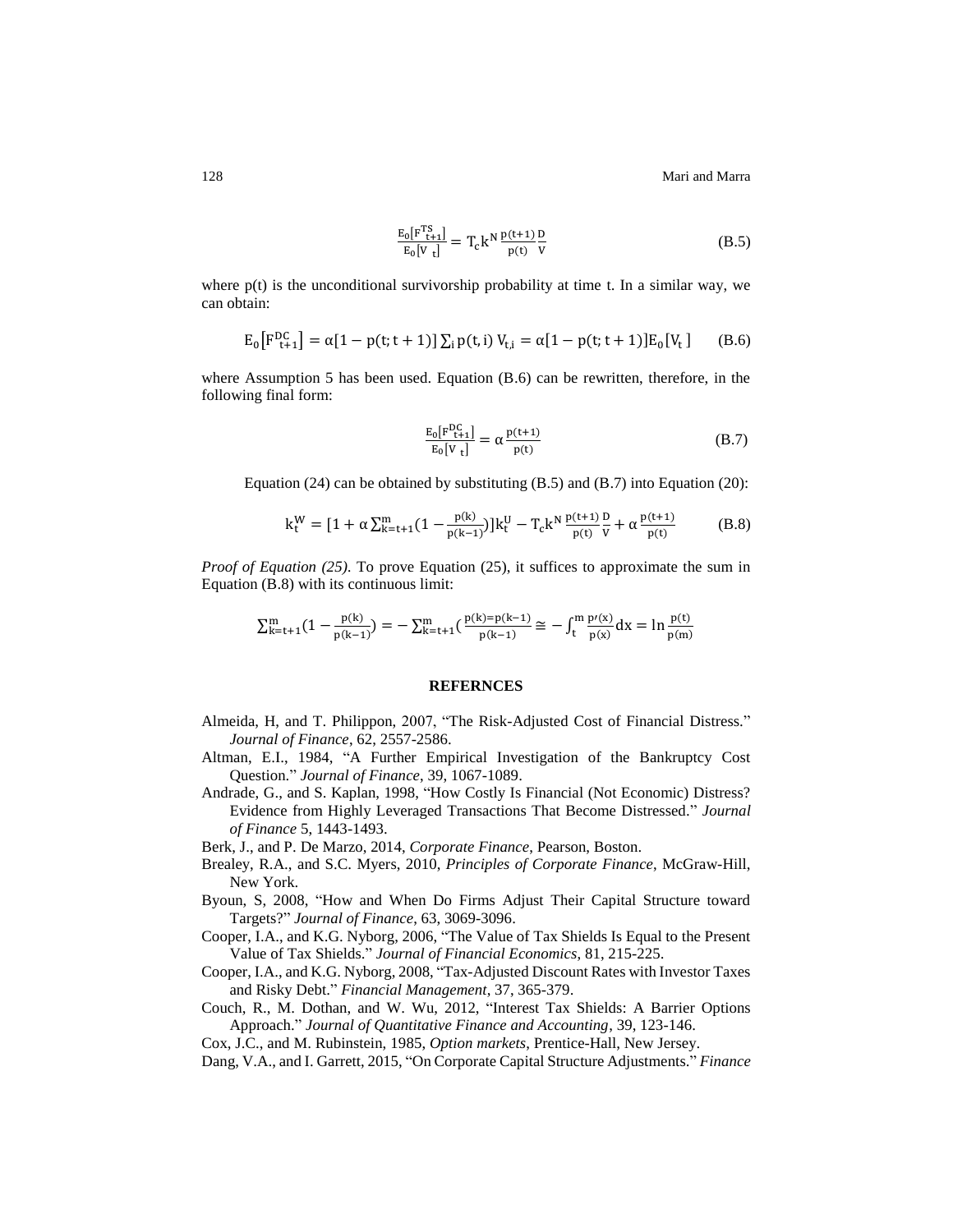*Research Letters 14*, 56-63.

- Dempsey, M., 2013, "Consistent Cash Flow Valuation with Tax-Deductible Debt: A Clarification." *European Financial Management*, 19, 830-836.
- Duffie, D., 1998, *Security Markets*, Academic Press, San Diego.
- Duffie, D., and K. Singleton, 1999, "Modeling Term Structures of Defaultable Bonds." *Review of Financial Studies*, 12, 687-720.
- Faber, A., R. Gillet, and A. Szafarz, 2006, "A General Formula for the WACC." *International Journal of Business*, 11, 211-218.
- Glover, B., 2016, "The Expected Cost of Default." *Journal of Financial Economics*, 119, 284-299.
- Graham, J., 2001, "Estimating the Tax Benefits of Deb." *Journal of Applied Corporate Finance*, 14,114-22.
- Harris, R.S., and J.J. Pringle, 1985, "Risk-Adjusted Discount Rates Extensions from the Average-Risk Case." *Journal of Financial Research*, 8, 237-244.
- Korteweg, A., 2010, "The Net Benefits to Leverage." *Journal of Finance*, 65, 2137-2170.
- Krause, M.V., and A. Lahmann, 2016, "Reconsidering the Appropriate Discount Rate for Tax Shield Valuation." *Journal of Business and Economics*, 86, 477-512.
- Koziol, C., 2014, "A Simple Correction of the WACC Discount Rate for Default Risk and Bankruptcy Costs." *Review of Quantitative Finance and Accounting*, 42, 653- 666.
- Leland, H.E., 1994, "Corporate Debt Value, Bond Covenants, and Optimal Capital Structure." *Journal of Finance*, 49, 1213-1252.
- Leland, H.E., and K.B. Toft, 1996, "Optimal Capital Structure, Endogenous Bankruptcy, and the Term Structure of Credit Spreads." *Journal of Finance*, 51, 987-1019.
- Menichini, A.A., 2016, "On the Value and Determinants of the Interest Tax Shields." *Review of Quantitative Finance and Accounting*, Published online: 01 April 2016.
- Mari, C., and R. Renó, 2005, "Credit Risk Analysis of Mortgage Loans: An Application to the Italian Market." *European Journal of Operational Research*, 163, 83-93.
- Mari, C., and M. Marra, 2017, "Deterministic Discounting of Risky Cash-Flows." *Journal of Finance and Investment Analysis*, vol. 6, no.3, 39-60.
- Merton, R., 1974, "On the Pricing of Corporate Debt: The Risky Structure of Interest Rates." *Journal of Finance*, 29, 449-469.
- Miles, J.A., and J.R. Ezzel, 1980, "The Weighted Average Cost of Capital, Perfect Capital Markets, and Project Life: A Clarification." *Journal of Financial and Quantitative Analysis*, 15, 719-730.
- Miles, J.A., and J.R. Ezzel, 1985, "Reformulating Tax Shield Valuation: A Note." *Journal of Finance* 40, 1485-1492.
- Modigliani, F., and M.H. Miller, 1958, "The Cost of Capital, Corporation Finance and the Theory of Investment." *American Economic Review*, 48, 261-297.
- Modigliani, F., and M.H. Miller, 1963, "Corporate Income Taxes and Cost of Capital." *American Economic Review*, 53, 433-443.
- Molnár, P., and K.G. Nyborg, 2013, "Tax-Adjusted Discount Rates: A General Formula under Constant Leverage Ratios." *European Financial Management* 19, 419-428.
- Myers, S.C., 1974, "Interactions in Corporate Finance and Investment Decision– Implications for Capital Budgeting." *Journal of Finance*, 29, 1-25.
- Oded, J., and L. Michel, 2007, "Reconciling DCF Valuation Methodologies." *Journal of Applied Finance*, Fall/Winter:21-32.